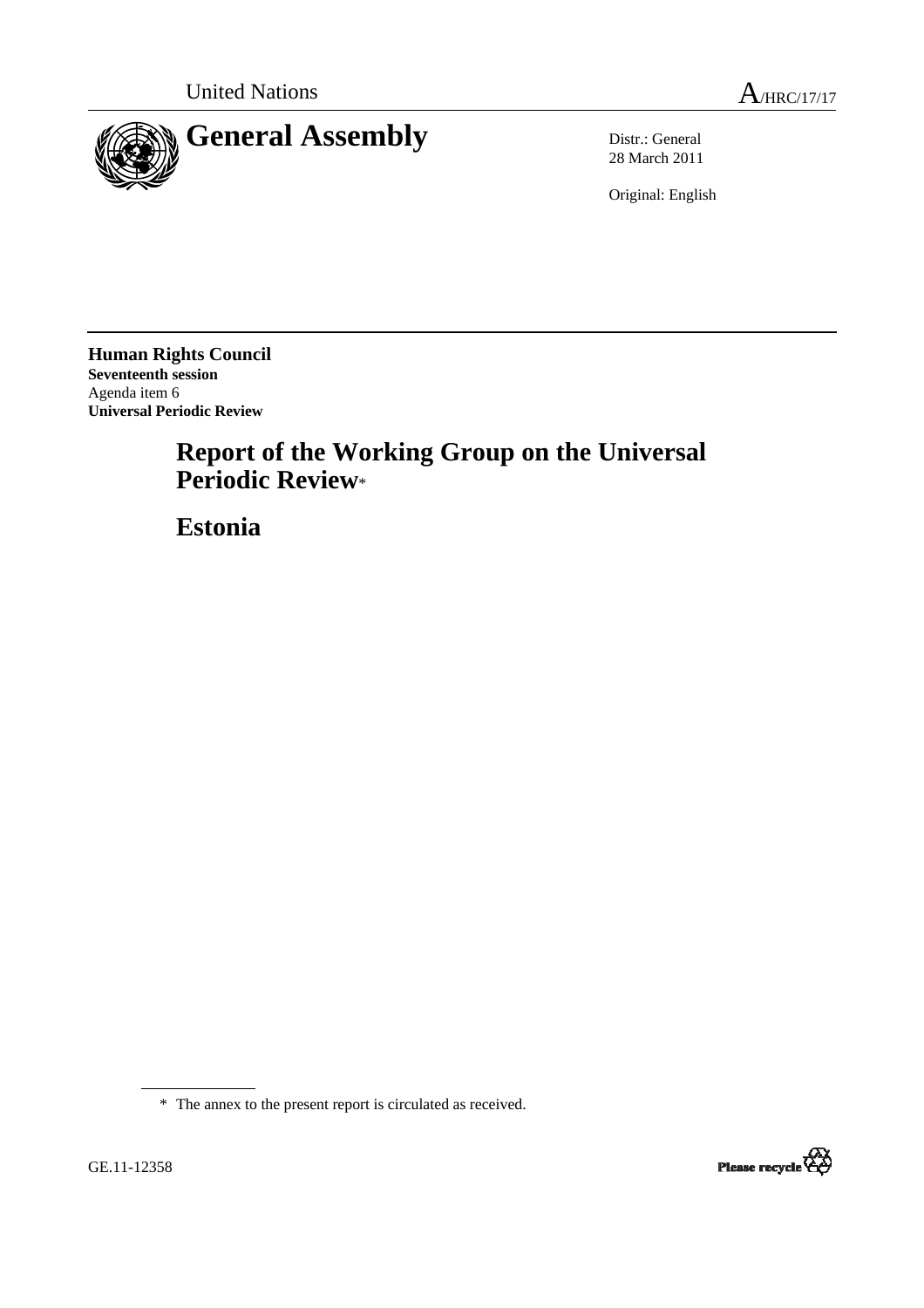#### **A/HRC/17/17**

# Contents

|       |    | Paragraphs | Page |
|-------|----|------------|------|
|       |    | $1 - 4$    | 3    |
|       |    | $5 - 76$   | 3    |
|       | А. | $5 - 18$   | 3    |
|       | B. | $19 - 76$  | 5    |
| П.    |    | $77 - 81$  | 12   |
| Annex |    |            |      |
|       |    |            | 20   |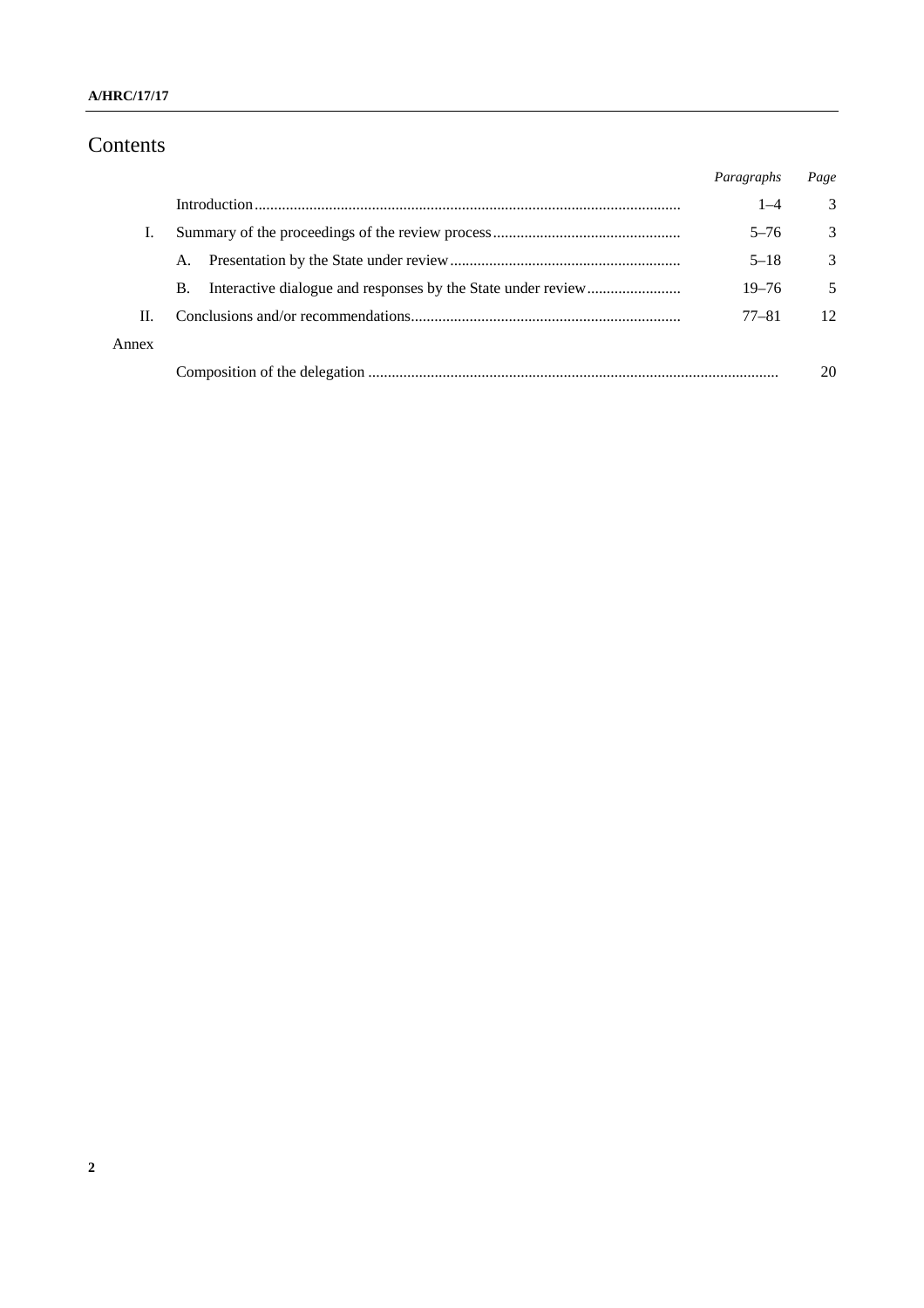# **Introduction**

1. The Working Group on the Universal Periodic Review (UPR), established in accordance with Human Rights Council resolution 5/1 of 18 June 2007, held its tenth session from 24 January to 4 February 2011. The review of Estonia was held at the 15th meeting on 2 February 2011. The delegation of Estonia was headed by Alar Streimann, Secretary General of the Ministry of Foreign Affairs. At its 17th meeting held on 4 February 2011, the Working Group adopted the report on Estonia.

2. On 21 June 2010, the Human Rights Council selected the following group of rapporteurs (troika) to facilitate the review of Estonia: Belgium, Ecuador, Zambia.

3. In accordance with paragraph 15 of the annex to resolution 5/1, the following documents were issued for the review of Estonia:

 (a) A national report/written presentation prepared in accordance with paragraph 15 (a) (A/HRC/WG.6/10/EST/1);

 (b) A compilation prepared by the Office of the United Nations High Commissioner for Human Rights (OHCHR) in accordance with paragraph 15 (b) (A/HRC/WG.6/10/EST/2);

 (c) A summary prepared by OHCHR in accordance with paragraph 15 (c) (A/HRC/WG.6/10/EST/3).

4. A list of questions prepared in advance by Belgium, the Czech Republic, Denmark, Germany, Lithuania, the Netherlands, Norway, Slovenia, Sweden and the United Kingdom of Great Britain and Northern Ireland was transmitted to Estonia through the troika. These questions are available on the extranet of the UPR site.

### **I. Summary of the proceedings of the review process**

#### **A. Presentation by the State under review**

5. The delegation indicated that Estonia has been a committed member of the international community as a founding member of the League of Nations and a member of the United Nations, after restoration of its independence in 1991, as well as through its participation in human rights activities of other international and regional organizations. Estonia had acceded to 11 United Nations human rights instruments even before the entry into force of its Constitution, and had by then acceded to most of the major international and regional human rights agreements.

6. The delegation stated that the Manifest for All the Peoples of Estonia, which declared the independent Republic of Estonia in 1918, included a provision on the protection of the rights of ethnic minorities, which was also recognized after the 1991 independence. It noted that a strong and engaged civil society was an essential part of Estonia's actions to protect and promote human rights for all, and that freedom of expression was important to achieving that aim.

7. The delegation noted its close cooperation with the United Nations human rights treaty bodies, including through its recognition of the competence of the Human Rights Committee and the Committee on Elimination of Racial Discrimination to receive individual complaints. Estonia issued a standing invitation to all human rights special procedure mandate holders, and received visits from several special rapporteurs. Estonia has been working towards becoming a member of the Human Rights Council for the first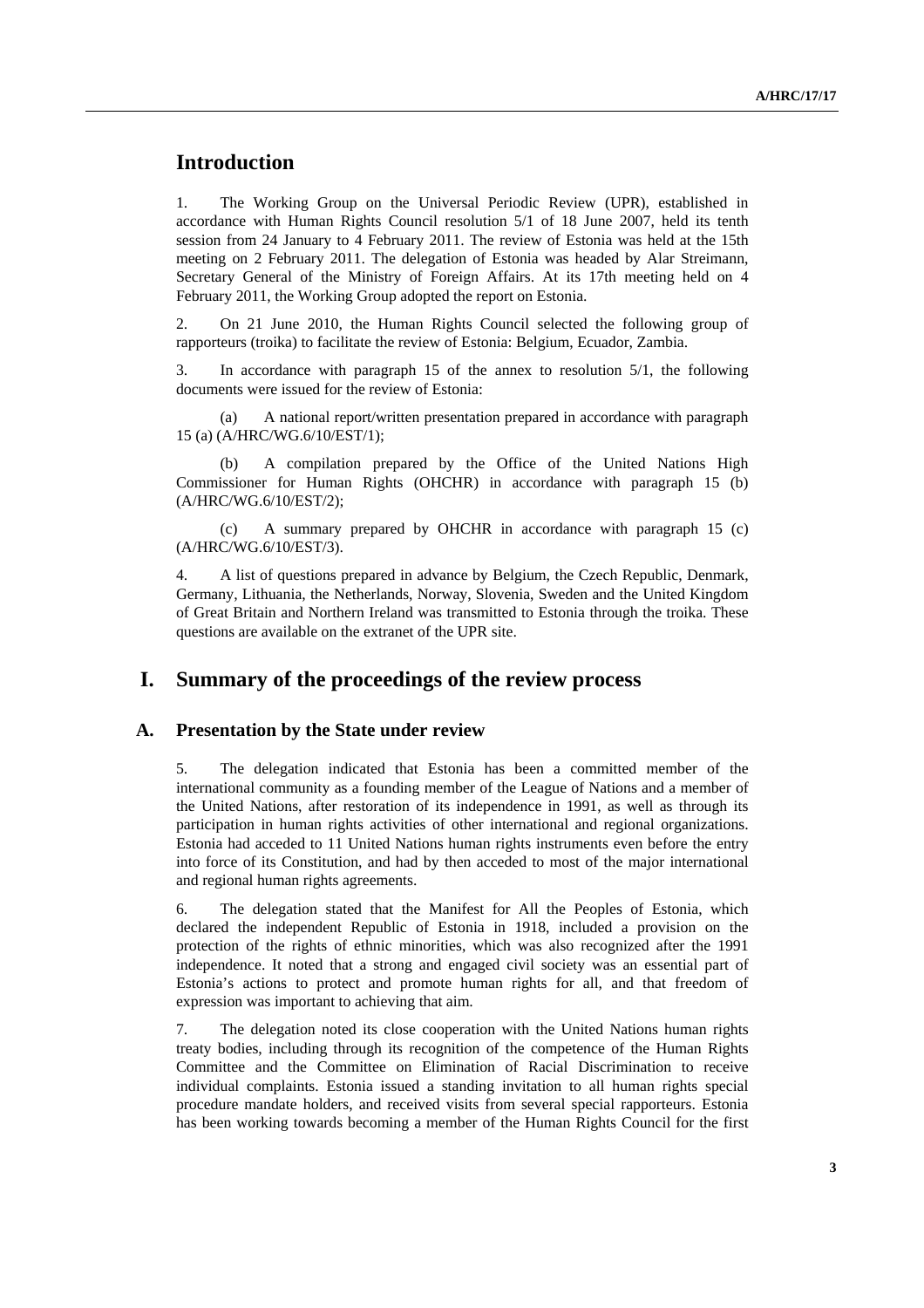time so as to contribute particularly in achieving gender equality, freedom of expression and the rule of law. The delegation stated that Estonia considered the universal periodic review a unique process for improving the human rights situation, as well as an opportunity to exchange best practices. It thanked all the States that had submitted advance questions.

8. The integration of national minorities into Estonia's multicultural society of more than 260 State-supported ethnic groups has been an integral part of its commitment to protect and promote human rights. Estonia has implemented a number of integration programmes since 2000, including the latest 2010-2013 programme developed in close cooperation with representatives of ethnic minorities, which placed at its core equal opportunity and the involvement of all people, regardless of their ethnicity, in developing society, with particular attention to youth. Since 2009, the Ministry of Culture has been responsible for the implementation of the integration programme.

9. The delegation referred to its 2010 reports which indicate, inter alia, that contacts between residents of different ethnic origins has increased, and knowledge of Estonian among speakers of other languages has improved. The delegation also reported that the number of persons with undetermined citizenship had decreased from over 30 per cent in the 1990s to about 7 per cent today. Persons with undetermined citizenship enjoyed all political, civil, economic, social and cultural rights, and lacked only the right to vote in Parliamentary elections compared to Estonian citizens.

10. With regard to the promotion of gender equality, the delegation stated that Estonia had adopted a national action plan for the implementation of United Nations Security Council resolution 1325 on Women, Peace and Security for 2010–2014, which includes measures to increase awareness and knowledge of the gender perspective and women's needs in conflict resolution. The delegation noted the establishment of the Gender Equality and Equal Treatment Commissioner, an independent and impartial expert who will monitor compliance with the provisions of law, advise Government institutions on the implementation of legislation, and receive complaints from individuals concerning discrimination.

11. The delegation referred to the results of the 2009 survey, and indicated that the general awareness of gender inequality was not very high, although the level of awareness had increased somewhat over the last four years. The results of the study were used to assess the existing gender-equality policy and to develop new policy measures where needed.

12. The delegation indicated a number of steps undertaken to combat domestic violence, including the review of the first results of the implementation of the National Action Plan for the Reduction of Violence (2010-2014), and criminalization of violation of a temporary restraining order. It also referred to Estonia's ongoing efforts to fight against human trafficking, including several awareness-raising activities, provision of shelter and rehabilitation to victims, carried out in co-operation with women's organizations and with increased financial support of the Government.

13. The role of women's organizations as well as other non-governmental organizations has been constantly growing, and the government has supported capacity building of NGOs, as well as NGO-run gender-equality projects, through a programme funded jointly by the Ministry of Social Affairs and the Open Society Institute in Estonia. NGOs have been active in developing and implementing policies and programmes, as well as in preparing the national report for the universal periodic review. Moreover, Estonia plans to make the use of the internet forum a compulsory part of the development of any Government proposal, by making public every piece of legislation from the initial draft until its adoption.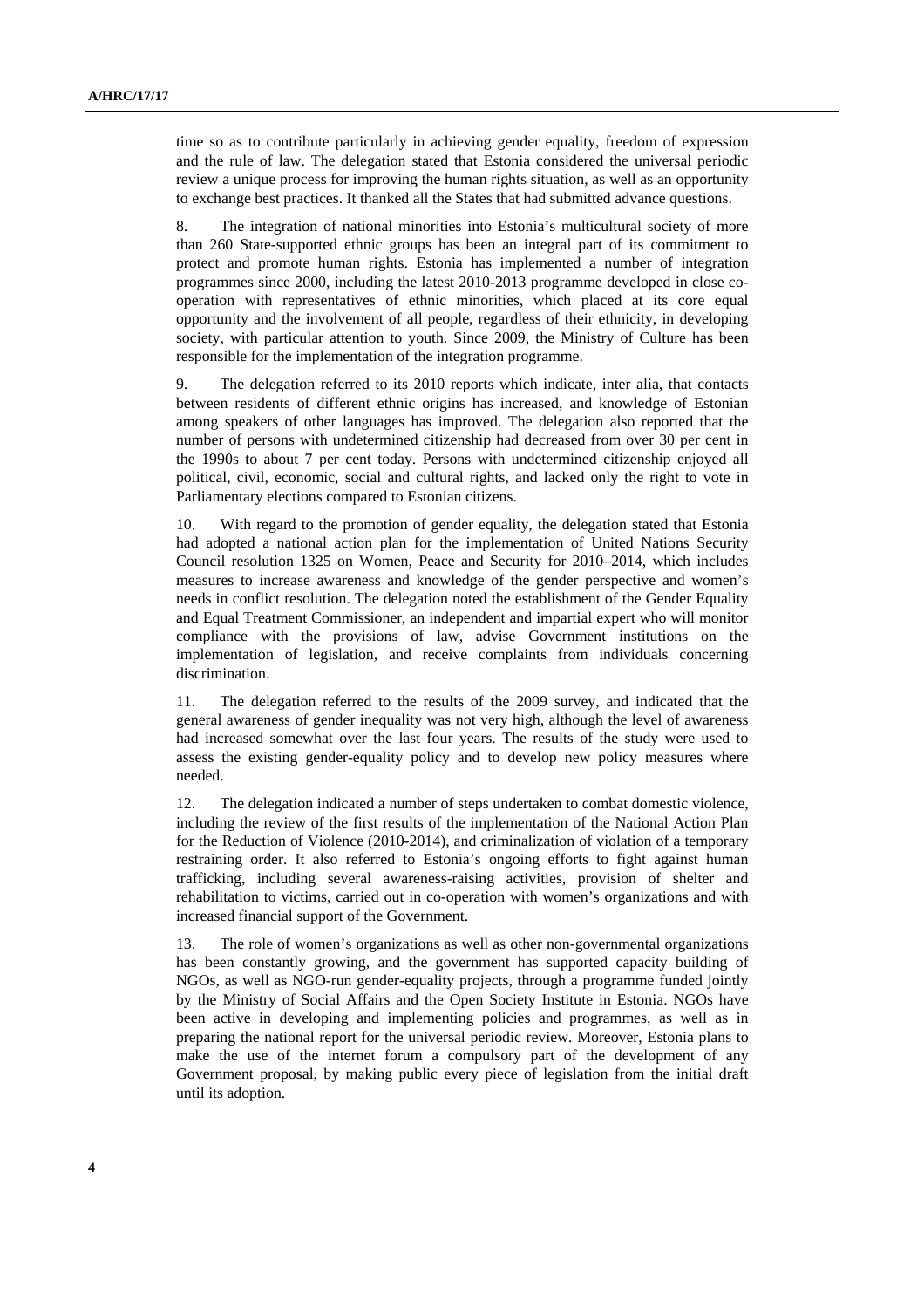14. The delegation stressed that the pervasive use of electronic solutions in all areas had made an immense difference to society, and that the advantages of the digital era had stimulated people, regardless of their ethnic background, to take an active role in the governance of Estonia.

15. While referring to the recommendations concerning the establishment of a national human rights institution (NHRI), the delegation explained that the Chancellor of Justice already fulfils the role of a national human rights institution in compliance with the Paris Principles because the Chancellor of Justice was not part of the legislative, executive or judicial power. The independence of the Chancellor of Justice is provided for in the Constitution, and guaranteed by the appointment and dismissal procedure, a defined mandate and staff and budget requirements. The Chancellor has a wide range of competences to deal with the issues of fundamental rights. In addition to the functions of ombudsman, the Chancellor also supervises the constitutionality of legislation, and is entitled to give an opinion on any draft legislation. The Office of the Chancellor of Justice also fulfils the role of national preventive mechanism provided for in the Optional Protocol to the Convention against Torture (OP-CAT).

16. The delegation stated that Estonia had presented several reports on the implementation of international human rights treaties, and that the conclusions and recommendations concerning these reports have been translated and presented to the implementing institutions and other stakeholders, and published in the media.

17. Estonia has started preparations for ratifying several international human rights instruments, including the Convention on the Rights of Persons with Disabilities (CRPD), the UNESCO Convention against Discrimination in Education, the International Convention for the Protection of All Persons from Enforced Disappearance (CED) and the Optional Protocol to the Convention on the Rights of the Child on the involvement of children in armed conflict (OP-CRC-AC).

18. The delegation regarded the interactive dialogue as a valuable contribution to the domestic debate, and stated that it would be taken into account in drafting new action plans and legislation.

#### **B. Interactive dialogue and responses by the State under review**

19. During the interactive dialogue, 37 delegations made statements. A number of delegations welcomed the comprehensive presentation of the national report of Estonia. Several delegations also expressed their gratitude to Estonia for providing written responses to the advance questions. Recommendations made during the dialogue can be found in section II of the present report.

20. The Russian Federation stated that Estonia's human rights policy was a failure. It said that Estonia encountered mass statelessness  $-7$  per cent of the population belonging to the Russian-speaking minority was stateless, and thus deprived of their basic rights. Other grave problems included the increase in the manifestation of neo-Nazism and xenophobia, attempts to glorify Nazi accomplices, public parades of the Waffen - SS legionaries with the participation of members of the Estonian Parliament, vandalism of monuments, persecution of veterans of the Great Patriotic War and Soviet governing bodies. The Russian Federation made recommendations.

21. Brazil noted the Gender Equality Act and the Equal Treatment Act. It referred to the concerns of the Committee on the Elimination of Discrimination against Women about the lack of a specific law on domestic violence. Brazil was also concerned about discrimination against Roma. It encouraged Estonia to positively consider the recommendation of the Committee against Torture regarding protection of the rights of stateless persons and non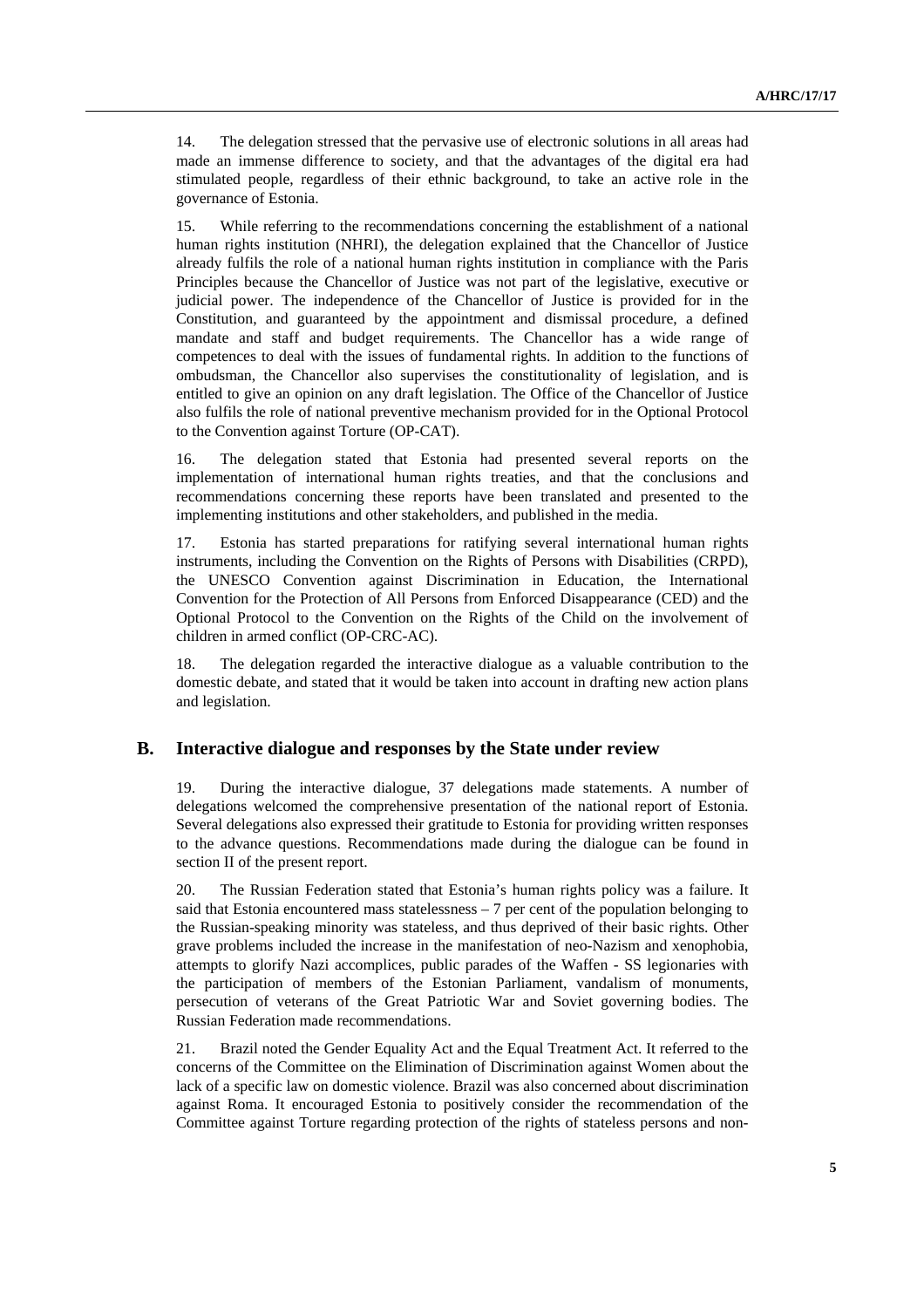citizens. Brazil also highlighted the recommendation of the United Nations High Commissioner for Refugees (UNHCR) on the freedom of movement of asylum-seekers. Brazil made recommendations.

22. Algeria welcomed the establishment of the Chancellor of Justice and the Commissioner on Gender Equality. It also noted the adoption of plans and strategies for the promotion and protection of human rights. It asked about the measures taken by the Government to attenuate the impact of the recent economic and financial crisis on the enjoyment of economic, social and cultural rights. It also enquired about the measures taken to combat discrimination against women and linguistic minorities. Algeria made recommendations.

23. Finland asked about the measures taken to safeguard the implementation of the Equal Treatment Act in order to protect all persons against discrimination on the basis of nationality, race, colour, religion or other beliefs, age, disability or sexual orientation. Finland also enquired about the measures take to ensure equal opportunities of Roma children for quality education, as well as Estonia's intention to prohibit the use of corporal punishment. Finland made recommendations.

24. The Republic of Moldova welcomed the commitment of the Government towards the World Programme on Human Rights Education, and noted that human rights education was part of the core curricula in primary and secondary education. It noted with satisfaction Estonia efforts to combat trafficking in human beings but expressed concern regarding the cases of child prostitution and pornography. It referred to the issue of equal representation of women in national bodies. The Republic of Moldova made recommendations.

25. Morocco welcomed the priority given by the Government to integration in society. It commended Estonia for its efforts regarding the adoption of measures for gender equality. It welcomed Estonia's commitment to human rights and humanitarian action, as demonstrated particularly through its voluntary contributions to various funds. Morocco made recommendations.

26. Belgium welcomed the positive measures taken regarding gender equality and equal treatment. However, it noted with concern the lack of a global and coherent approach in these measures. It asked about a national plan of action aimed at reducing gender inequalities and raising public awareness in this regard, as well as the measures taken to reduce the salary gap between men and women. Belgium asked about the measures taken to strengthen respect for diversity, and to combat discrimination against homosexuals. Belgium made recommendations.

27. Lithuania stated that it shared the same historical experience as Estonia, and considered Estonia's development of a human rights protection and promotion system, in the short period of 20 years, a major achievement. It indicated that while there were areas where additional attention was still needed, the general thrust of policies and practice, which was firmly oriented towards further advancement of human rights, must be recognized. Lithuania made recommendations.

28. Thailand commended Estonia for its commitment to promote and protect human rights through education and training. Thailand welcomed the entry into force of the Equal Treatment Act and hoped for its full implementation. Thailand noted the standing invitation extended to all special procedures and enquired about the follow-up given to the recommendations received from the Special Rapporteur on the sale of children, child prostitution and child pornography. Thailand made recommendations.

29. Slovenia was concerned by the reports that mentally disabled persons and/or their legal guardians were often denied the right to be informed about criminal proceedings and charges against them. Slovenia also noted that Roma children continued to be placed in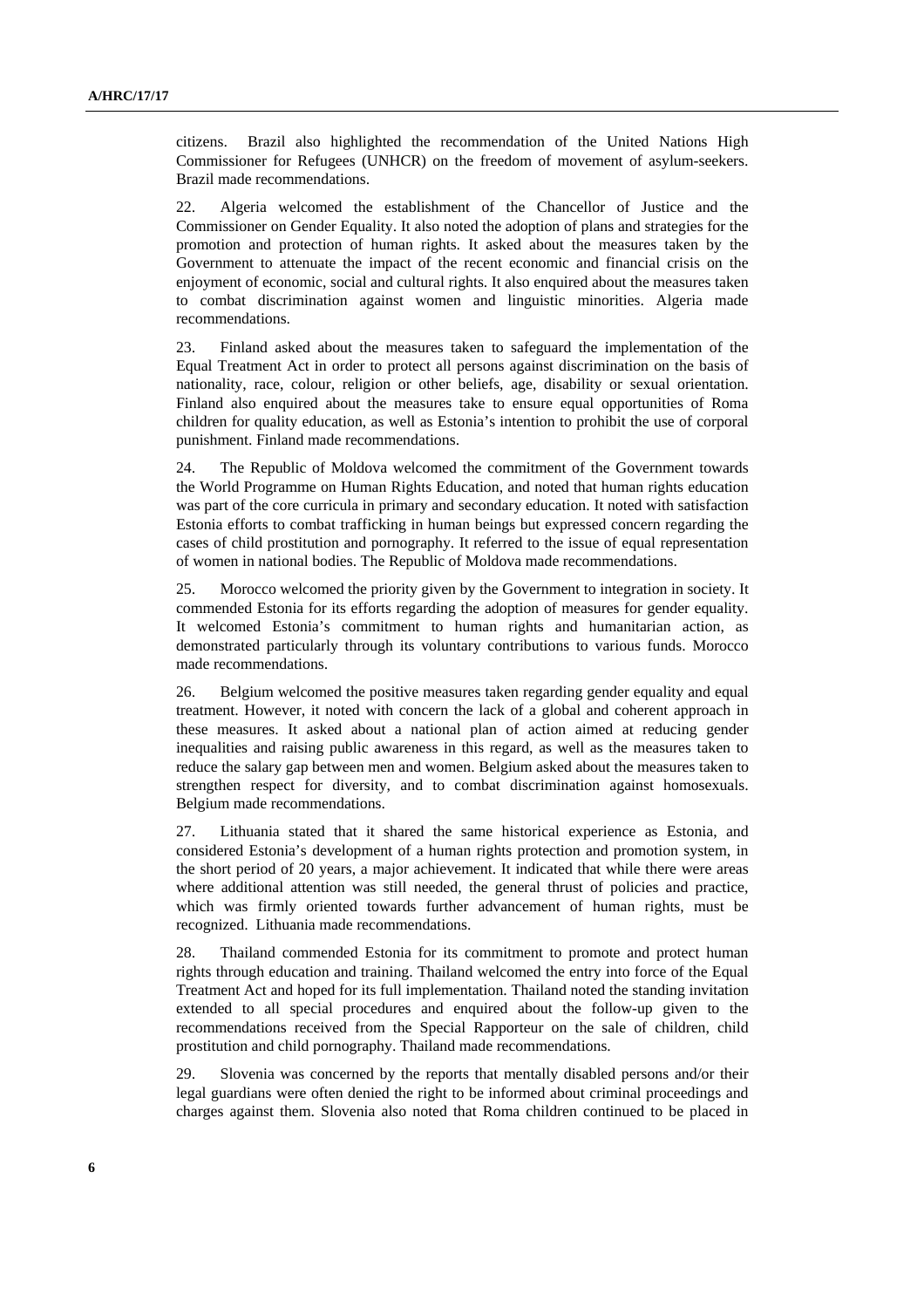specialized schools for disabled children, although they were not disabled. The right to vote has also been denied to persons deprived of their legal capacity, and disability pensions/benefits were inadequate and low. Slovenia made recommendations.

30. Canada commended Estonia for its engagement in combating trafficking in human beings and for signing the Council of Europe's Convention on Action against Trafficking in Human Beings. It welcomed Estonia's efforts to improve the integration of immigrants and refugees. It noted positively the efforts to prevent family violence through the adoption of the Development Plan for the Reduction of Violence. It also welcomed the fact that Estonia has signed CRPD, and encouraged Estonia to ratify and implement it. Canada made recommendations.

31. Poland expressed appreciation for the measures taken by Estonia to develop its institutional and legal human rights infrastructure. Poland made recommendations.

32. Ghana noted that none of Estonia's institutions dealing with the protection of human rights was accredited by the International Coordinating Committee of National Institutions for the Promotion and Protection of Human Rights. Ghana welcomed the steps taken to address discrimination, however, highlighted the concern of the Committee on the Elimination of Discrimination against Women about the delay in establishing the Gender Equality Council. Finally, Ghana applauded Estonia's commitment to secure the protection of children, and made recommendations.

33. The Czech Republic was concerned about allegations of brutality and excessive use of force by law enforcement personnel. Czech Republic made recommendations.

34. The United Kingdom of Great Britain and Northern Ireland encouraged Estonia to ensure full implementation of the Equal Treatment Act in the spheres of employment, education, prisons and health care. It asked for further information on equal rights for disabled persons and discrimination on the basis of race or sexual orientation. It encouraged Estonia to expand the work and funding of the Chancellor of Justice and the Commissioner for Gender Equality and Equal Treatment. The United Kingdom made recommendations.

35. The delegation stated that Estonia had started the preparations for ratification of CRPD, as well as considered ratifying OP-CRC-AC and the UNESCO Convention against Discrimination in Education. Estonia may consider ratifying OP-CEDAW, but it has not yet considered ratifying the International Convention on the Protection of the Rights of All Migrant Workers and Members of Their Families (ICRMW), the European Charter on Regional or Minority Languages, nor Protocol no. 12 to the European Convention for the Protection of Human Rights and Fundamental Freedoms.

36. Regarding the establishment of an NHRI, the delegation stated that Estonia considered the mandate of the Chancellor of Justice largely in conformity with the Paris Principles, therefore Estonia did not envisage establishing a new national human rights institution, but would expand the mandate of the Chancellor of Justice to fully meet the Paris Principles. Estonia did not consider establishing a special Ombudsman on national minorities as the issue of discrimination against national minorities could be addressed by the Chancellor of Justice or the Commissioner for Gender Equality and Equal Treatment.

37. Estonia has extended an invitation to all its permanent residents to become citizens. In the case of children, Estonia respects the free choice of parents, and parents often choose Estonian citizenship for their newborn children.

38. Regarding to the issue of political party membership for non-citizens, the delegation explained that according to the Constitution, the exercise of political power was an entitlement of citizens only, therefore it would not be possible to ensure the right of access to membership of a political party to those who do not hold Estonian citizenship. It was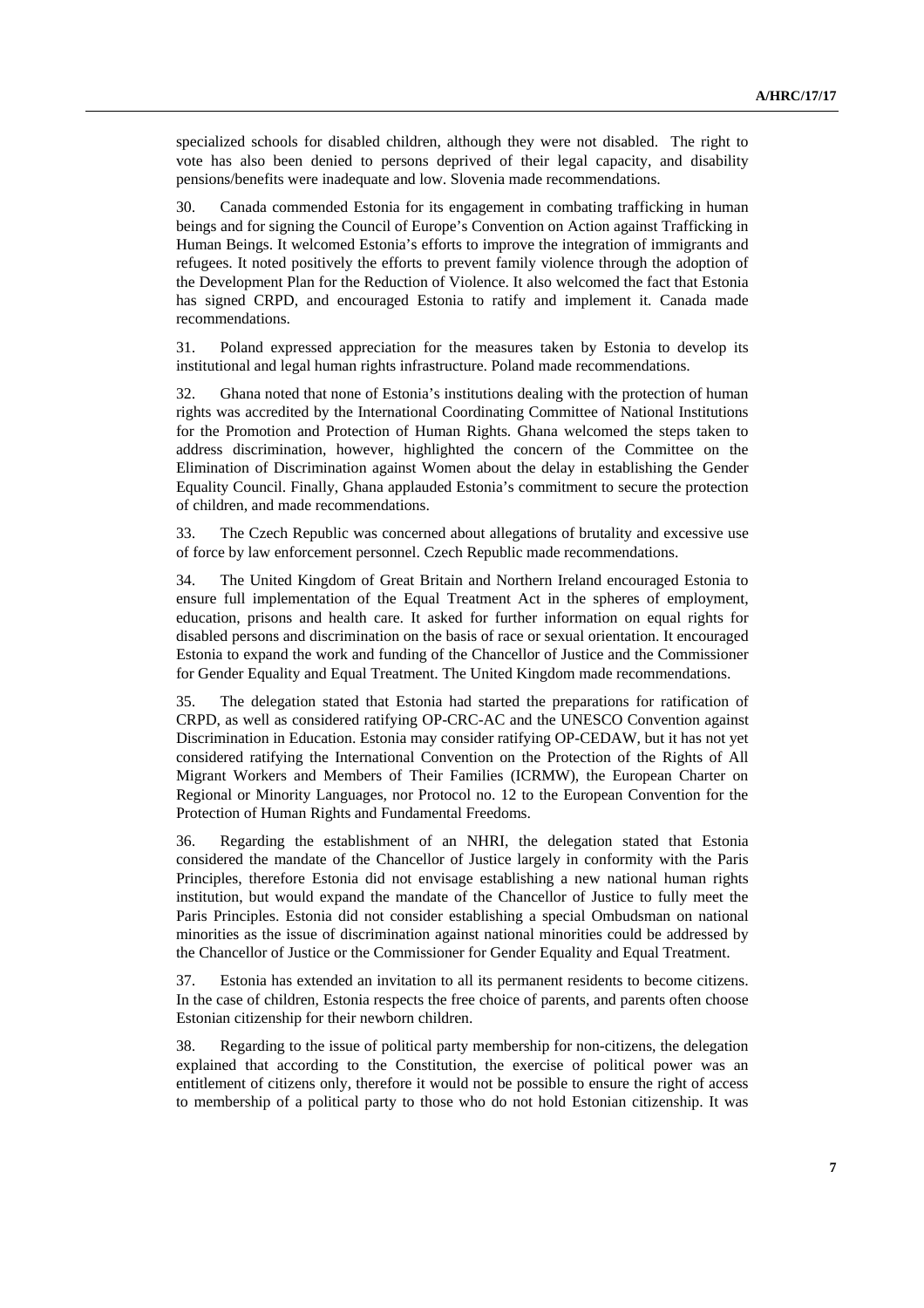advisable that non-citizens obtain Estonian citizenship in order to become a member of a political party.

39. Malaysia noted with encouragement Estonia's emphasis on socio-economic development, which has contributed to the Government's ability to promote and protect human rights. It noted Estonia's commitment to advancing women's rights and enquired about the status of the study on the gender-income gap undertaken by the Government, and its future actions in this regard. Malaysia made recommendations.

40. Referring to the concerns expressed by the Committee on the Elimination of Discrimination against Women and the Committee against Torture on violence against women, Denmark thanked Estonia for elaborating on the measures taken, and was pleased that Estonia intended to continue efforts to ensure de facto equality between women and men. Denmark noted the concern of the Committee against Torture over the excessive use of force by law enforcement personnel, and asked about Estonia's follow-up. Denmark encouraged Estonia to take further measures to overcome the issue of statelessness and language restrictions of the Russian-speaking minority. Denmark made recommendations.

41. Germany commended Estonia on its Integration Strategy for 2008-2013 and its cooperation with the European Union (EU) and the Organization for Security and Cooperation in Europe (OSCE) in addressing the question of the Russian-speaking minority. It thanked the delegation for its clarification on the implementation of the Integration Strategy. Germany welcomed the comprehensive policy on trafficking, in particular the Victim Support Act, and asked for details on the guidelines and handbook published in this regard, and suggested that they be shared with interested stakeholders. Germany made recommendations.

42. Norway supported the steps taken to strengthen the command of the Estonian language among the non-Estonian-speaking population. Norway positively noted the introduction of the Gender Equality Act and the establishment of the Commissioner for Gender Equality and Equal Treatment, however, it noted that financial and human resources to effectively carry out responsibilities under the Act were lacking. Norway also noted that Estonia did not have a specific legal act against human trafficking. Norway made recommendations.

43. The Netherlands commended Estonia for appointing a Commissioner for Gender Equality and Equal Treatment, but noted its lack of resources as well as persisting gender disparities. It welcomed the decision of the Government to include a prohibition of discrimination based on sexual orientation in the Equal Treatment Act. It took note of the efforts to advance the integration of minorities into Estonian society, in particular the Russian-speaking minority. The Netherlands made recommendations.

44. Spain recognized Estonia's commitment to protecting the rights of its national minorities. It welcomed Estonia's efforts to combat gender violence, in particular the Plan for the Reduction of Violence, as well as the efforts to combat discrimination on the grounds of gender identity and sexual orientation. It enquired about the supervision methods of the body in charge of "Language Inspection". It also asked about the measures taken to reduce the number of stateless persons. Spain made recommendations.

45. France noted Estonia's intention to accede to CRPD, and asked about the possible obstacles to the prompt ratification of this instrument, which was signed by Estonia in 2007. France noted that stateless persons represented 8 per cent of the population, and asked about the measures taken to encourage these persons living on a permanent basis in Estonia to obtain Estonian citizenship. France made recommendations.

46. Turkey praised Estonia's transition to democracy following its regaining of independence in 1991. Turkey appreciated the new Equal Treatment Act and hoped for its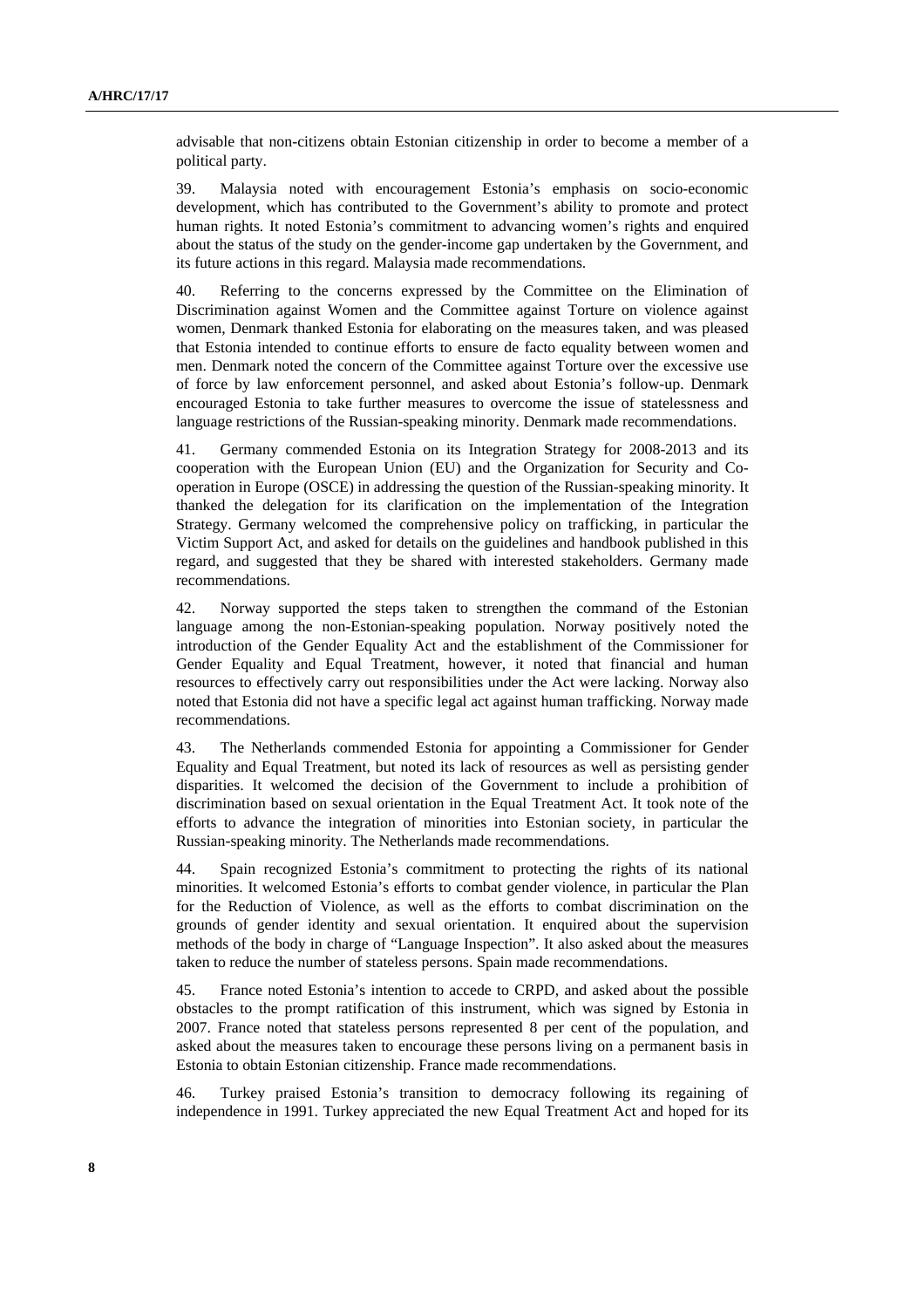full implementation together with the Gender Equality Act. Turkey encouraged Estonia to continue the naturalization process by providing the necessary assistance to citizenship applicants. Turkey also welcomed Estonia's efforts to combat human trafficking and to protect the rights of children. Turkey made a recommendation.

47. Argentina welcomed the measures taken to address discrimination against minorities. It commended Estonia's achievements with regard to human rights education in primary and secondary school curricula, and training for civil servants. It noted with appreciation the measures taken to combat gender violence. Argentina made recommendations.

48. Latvia noted with interest the transition from Russian-speaking schools to partial instruction in Estonian, and considered that this model of bilingual education was effective for improving the knowledge of the State language, guaranteeing equal study and working opportunities for graduates, while supporting their ethnic identity. It acknowledged that the implementation of Estonia's integration policy had brought positive changes in society, and played an important role in creating tolerance and diversity. Latvia made recommendations.

49. Austria applauded Estonia for its efforts to curb trafficking in human beings, and asked about the focus of Estonia's future action in this regard. Austria enquired about the penitentiary system and Estonia's efforts to improve detention conditions. Austria was concerned about discrimination on the basis of ethnicity, especially against the Roma community, in realms of education, employment, and culture. Austria asked about measures to combat prejudices faced by the Roma. Austria made recommendations.

50. Azerbaijan welcomed Estonia's voluntary contribution to international human rights and humanitarian-related organizations. It highlighted Estonia's cooperation with the United Nations human rights procedures. It noted the Development Plan for the Reduction of Violence, aimed at preventing violence against women and domestic violence, and welcomed the adoption of the Strategy for Guaranteeing the Rights of Children. It commended the measures taken to prevent trafficking in human beings. Azerbaijan made recommendations.

51. Hungary welcomed human rights education and training as part of the Estonian national curriculum. Hungary noted the steps taken towards gender equality, and women and children's rights, but was concerned about the lack of resources of the Gender Equality Commissioner, and the definition of torture in the Penal Code. Hungary noted the increased cases of human trafficking. Hungary enquired about plans to ratify the Convention against Stateless Persons and to ease naturalization requirements. Hungary made recommendations.

52. China commended the Equal Treatment Act as an important step for social justice and the fight against discrimination. Though still faced with issues such as citizenship and integration of non-citizens, thanks to nearly two decades of efforts, Estonia has made considerable progress for social cohesion. Estonia has also formulated relevant strategies and measures to promote the right to work and the rights of the child and the elderly, and to combat human trafficking. China made a recommendation.

53. The Government planed to strengthen measures to ensure gender equality. It has started implementing the new programme to promote gender equality for 2010–2013, which includes awareness-raising initiatives targeting employees and employers. Estonia has also joined the Europe-wide community of practice on gender equality. The delegation acknowledged the lack of resources available to the Commissioner on Gender Equality and Equal Treatment. To address this issue, the Ministry of Social Affairs, in cooperation with the Commissioner, has implemented joint projects.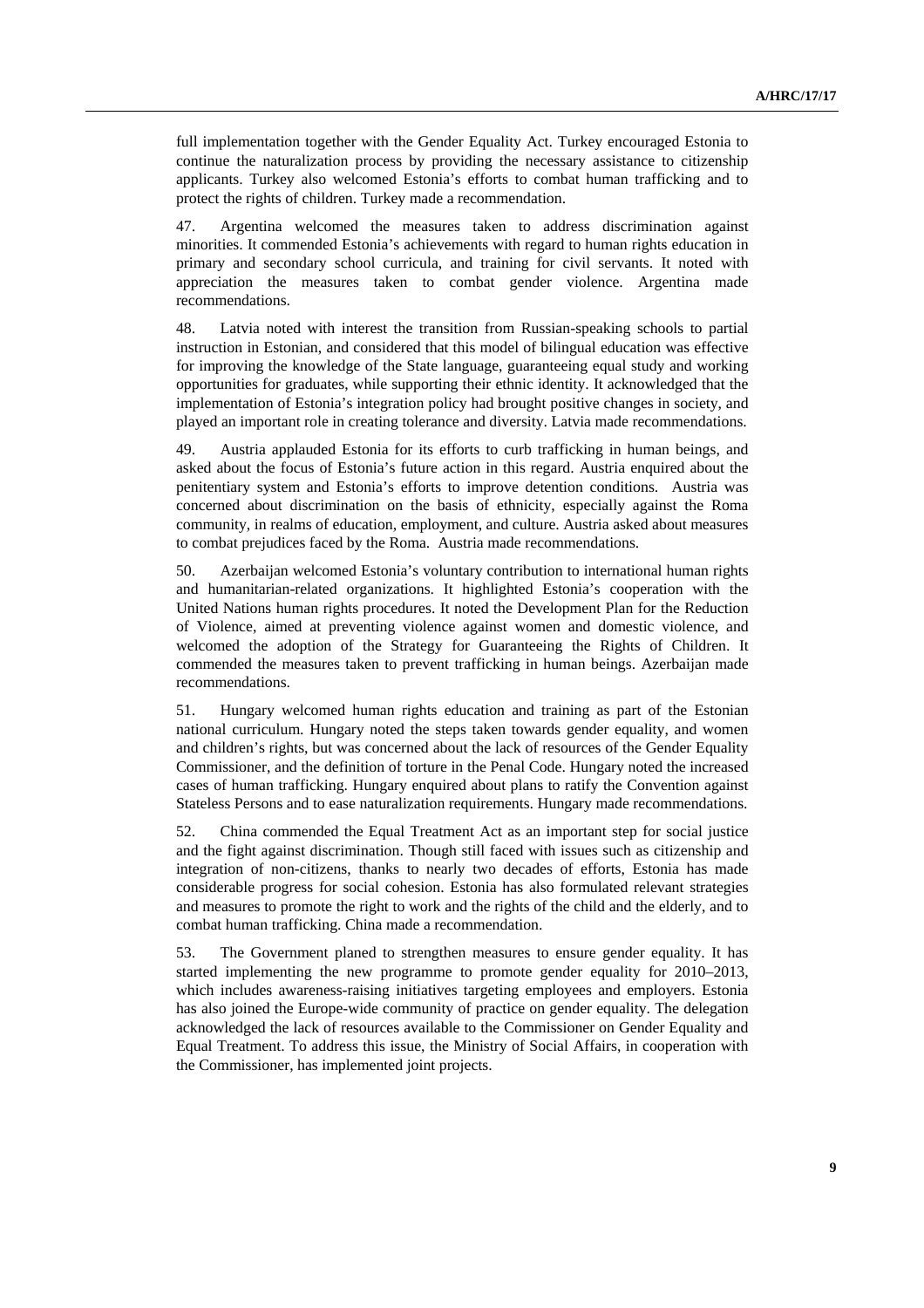54. The delegation stated that sexual minorities was included as a target group in the Ministry of Social Affairs' development plan in the past two years. Estonia had carried out awareness-raising campaign on the rights of sexual minorities with some successful impact.

55. The Government supported the active participation of persons with disabilities in public life through the provision of relevant services. Social welfare programs were in place to assist persons with disabilities in overcoming the difficulties they faced.

56. Amendments to the Penal Code were developed to bring it in line with international law and would be introduced to the Parliament for adoption in 2011. The amendments aim, inter alia, to bring the crime of hate speech in line with international standards, make ethnic, racist and religious hatred an aggravating circumstance, and include the specific crime of human trafficking.

57. In April 2010, a development plan on reducing violence for 2010-2014 came into force, which defines activities and responsibilities of various agencies to combat all forms of violence in society. The plan specifically targets violence against children, violence committed by children, domestic violence and human trafficking, and includes various measures to combat family violence and human trafficking. Estonia has adopted a holistic approach to combating domestic violence and all forms of violence and thus, no specific provision had been envisaged to address domestic violence.

58. Slovakia commended Estonia's cooperation with the United Nations human rights mechanism and its particular engagement in the area of women's rights. It welcomed the establishment of mechanisms for dialogue with minority groups, including the Council of Ethnic Minorities, the Roundtable of Nationalities and the Integration Strategy. It noted the possible lack of access to the asylum procedure and the lack of clear grounds for accepting or rejecting an application for an alternative to military service. Slovakia made recommendations.

59. The United States commended Estonia's leadership in establishing the United Nations Entity for Gender Equality and the Empowerment of Women (UN Women) and the Action Plan to implement Security Council resolution 1325. The United States welcomed Estonia's commitment to fight trafficking in persons and its support for victims, and enquired about the enactment of legislation on trafficking in persons. The United States welcomed the gender equality measures but remained concerned about the pay gap between men and women. The United States enquired about the long-term plan to improve conditions for detainees and about the civil society development plan. The United States made recommendations.

60. Bosnia and Herzegovina noted that the issue of trafficking in human beings was a challenge that Estonia faced, and asked Estonia to elaborate on the legislation, practice, and steps taken within the scope of regional cooperation. It also noted that Estonia did not have a national human rights institution accredited by the International Coordinating Committee. It commended Estonia for the steps taken to improve the status of women, however, noted that gender inequality persisted. Bosnia and Herzegovina made recommendations.

61. Chile appreciated Estonia's commitment to promoting and protecting human rights, and highlighted that the recommendations and conclusions of the Human Rights Committee had been made public through the media. It welcomed Estonia's intentions to ratify various international human rights instruments, and commended the promulgation of the Law on Equal Treatment which guarantees protection for all persons against discrimination, and establishes a Commissioner for Gender Equality and Equal Treatment. Chile made recommendations.

62. Ecuador noted the challenges that Estonia faced, and highlighted the need to address the issue of stateless persons. Ecuador requested information about the Foundation for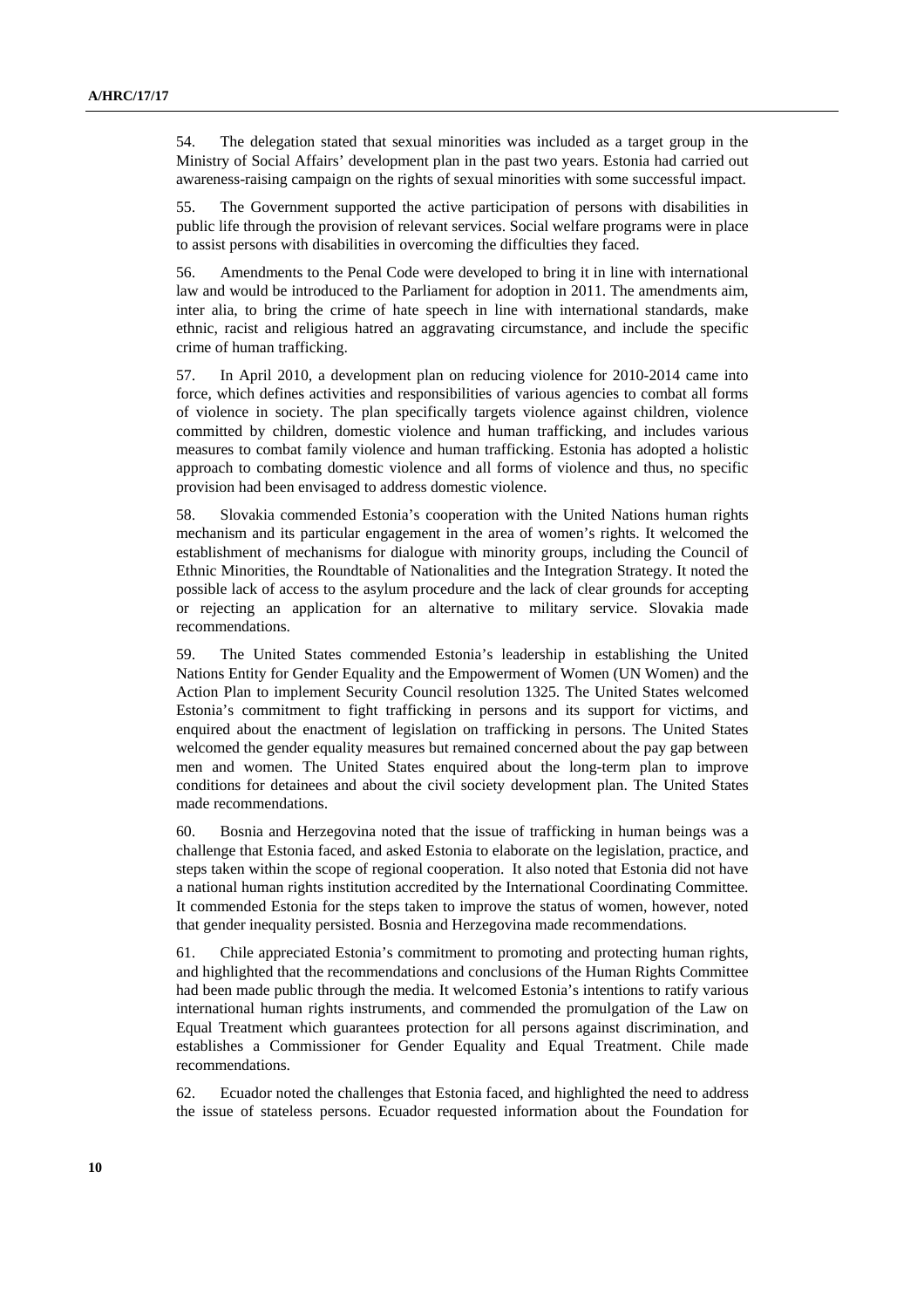Integration and Immigration, "Our People", particularly whether there was any Government participation, and if the Foundation depended on any governmental authority. Ecuador made recommendations.

63. Sweden noted that Estonia's law and judiciary provided effective means for addressing individual instances of abuse. Estonia had made an effort to replace some of the older prisons, however, there were still reports of poor conditions in some of Estonia's prisons. Sweden also welcomed the steps taken to combat discrimination, such as the Equal Treatment Act, and improved and free access to Estonian-language classes. Sweden made recommendations.

64. Australia commended Estonia for action taken against human trafficking and welcomed the entry into force of the Equal Treatment Act in 2009. However, Australia remained concerned over ongoing discrimination based on language and gender. Australia welcomed initiatives to reduce crime among youth, and to decrease the number of prisoners in detention, but remained concerned at the treatment of prisoners in Estonia. Australia made recommendations.

65. The Islamic Republic of Iran noted the Government's positive achievements at the national level. It expressed concern at the alarming levels of human trafficking, the degree of racial discrimination, xenophobia and other related intolerance against racial, linguistic and ethnic groups – especially the Roma, violence against women, sexual exploitation of children, the excessive use of force by law enforcement personnel, and the holding of detainees in poor conditions. The Islamic Republic of Iran made recommendations.

66. The delegation stated that the Integration Strategy has resulted in positive changes by creating tolerance and maintaining ethnic diversity in society. Estonia has implemented integration programmes since 2000. The new strategy was adopted in 2008 for the period 2008-2013, and covers three main areas: education and culture; social and economic; and legal and political. One of the main goals of the strategy is to increase contacts among people of different cultural backgrounds, and increase the participation of minorities in political and economic affairs. The plans for implementing the strategy had been developed with various stakeholders, and targets specifically youth, unemployment issues of minorities, and social exclusion. Various consultative bodies on minority issues that function at the State and regional levels, include representatives of national minorities.

67. A number of media outlets broadcast in Russian throughout the country, including the Estonian Public Broadcasting with a news portal in Russian, Radio 4 which offers programmes in Russian, ETV 2 which broadcasts partially in Russian, as well as some commercial channels in the Russian language. There are also one daily, and five weekly newspapers as well as a number of journals which are published in Russian.

68. Regarding the issue of unemployment among the Russian-speaking minorities, the delegation reported that special initiatives had been taken as a part of the integration programme to facilitate their access to the labour market, including consultancy on how to start a business, and specially designed language training courses.

69. The delegation stated that it was possible to use other languages, such as Russian, in police stations, medical institutions, social services and local governments, as well as in banks and businesses. In some regions, local governments also provide services in other languages. Additionally, Estonian language courses are provided for minorities, and 4,000 persons participated in such courses in 2010.

70. Regarding the concern expressed about the work of the language inspectors, the delegation reported that the language inspectors' work was regulated by legislation and that the inspectors carried out monitoring visits to inspect language proficiency in workplaces in cooperation with representatives of the employers and municipal councils.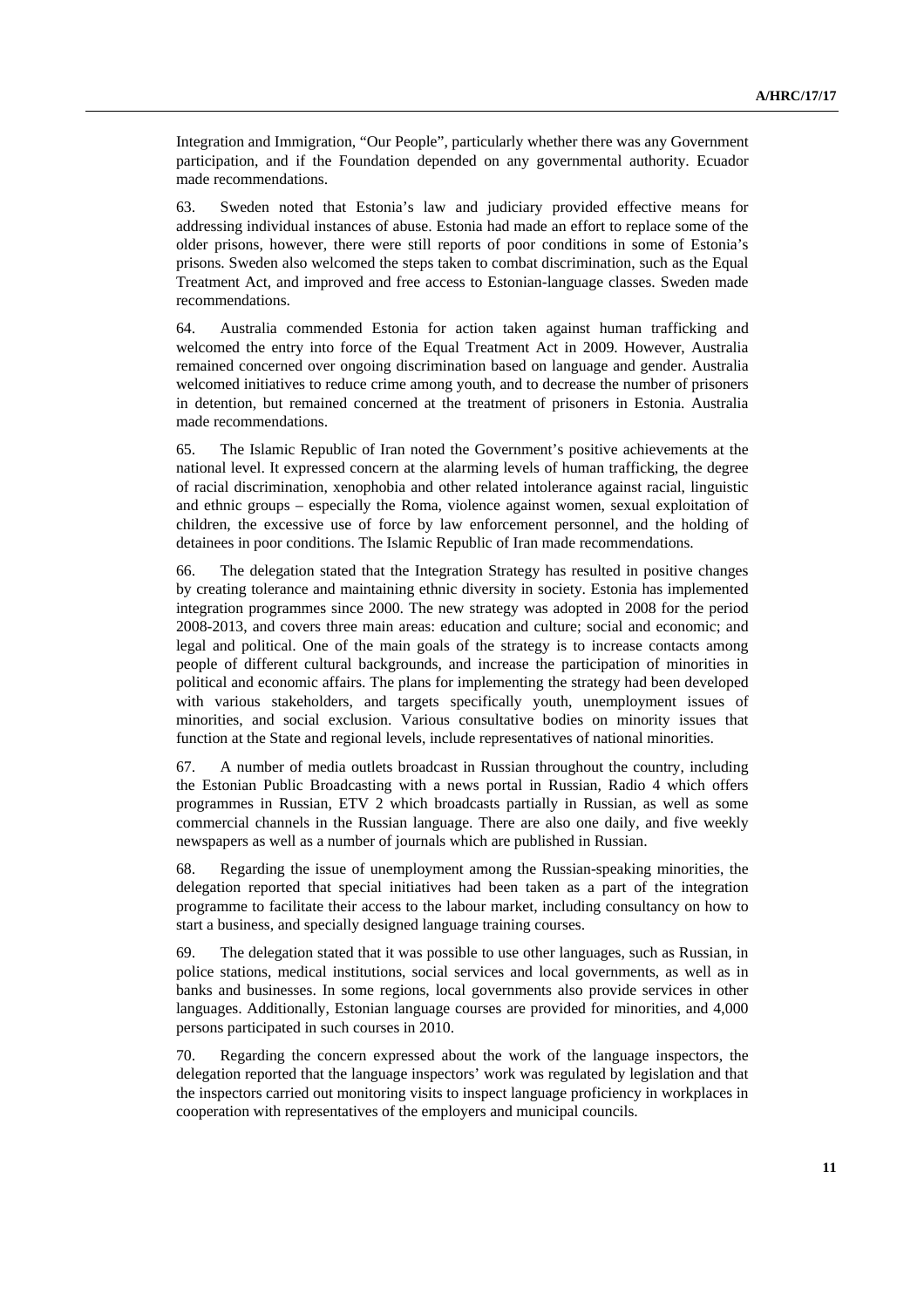71. Estonia provides inclusive and high-quality education. Students' learning progress and results in schools are high, regardless of their economic background.

72. Regarding questions raised about the Roma community, the delegation stated that Estonia had a small number of Roma – about 500 persons, according to data of the last census. However, Estonia acknowledged that the Roma faced some problems. Estonia does not have segregated schools, and Roma students can only be placed in special schools with the consent of their parents or legal guardians. Some steps have been taken to address dropout among Roma students, including training for teachers and heads of schools on cultural differences.

73. Regarding the question about violence against children and child abuse, the delegation explained that violence against children was prohibited by the Penal Code, and the principle of non-violent child-raising was also mentioned in the Family Law Act. The Ministry of Social Affairs was in the process of amending the Child Protection Act, and the amendments would ban corporal punishment explicitly. Estonia has carried out awarenessraising campaigns to address the issue of the corporal punishment.

74. The delegation stated that all asylum-seekers were provided access to legal aid at every stage of the asylum procedure, which was carried out in line with the State Legal Aid Act. Additionally, the Ministry of Internal Affairs, together with an NGO, has implemented a pilot project to provide legal aid by lawyers specialized in asylum law. Another NGO has already provided legal aid and represented asylum-seekers both in the administrative procedures and in court. Translation and interpretation were also granted free of charge to all applicants. Asylum-seekers are also allowed to practice their religions freely. While the number of applicants has been small in the past, there is a tendency to increase.

75. The delegation stated that the issue of stateless persons was a serious challenge, and that Estonia has done its best to address the issue, and continues to work to achieve further progress in this area. The delegation stated that the phenomena of neo-Nazism did not exist in Estonia, and that the events in which people pay their respect to those who died in the war should not be seen as acts of neo-Nazism.

76. In conclusion, the delegation thanked the Working Group for the open dialogue and for comments and suggestions provided by the States. It hoped that in the subsequent cycles of the UPR, Estonia would be in a position to report about progress made in implementing the recommendations put forward by the delegations during the interactive dialogue. Estonia planed to put forward its candidacy for membership in the Human Rights Council in 2012 in order to continue contributing to human rights work.

# **II. Conclusions and/or recommendations**

77. **The recommendations formulated during the interactive dialogue and listed below have been examined by and enjoy the support of Estonia.** 

77.1. **Speed up efforts to ratify CRPD and its Optional Protocol (OP-CRPD) (Slovenia);** 

77.2. **Ratify and implement CRPD (United Kingdom of Great Britain and Northern Ireland);** 

77.3. **Ensure speedy ratification of CRPD, and take steps to ensure full conformity with the principles of the Convention without delay (Canada);** 

77.4. **Ratify CRPD as soon as possible (France);**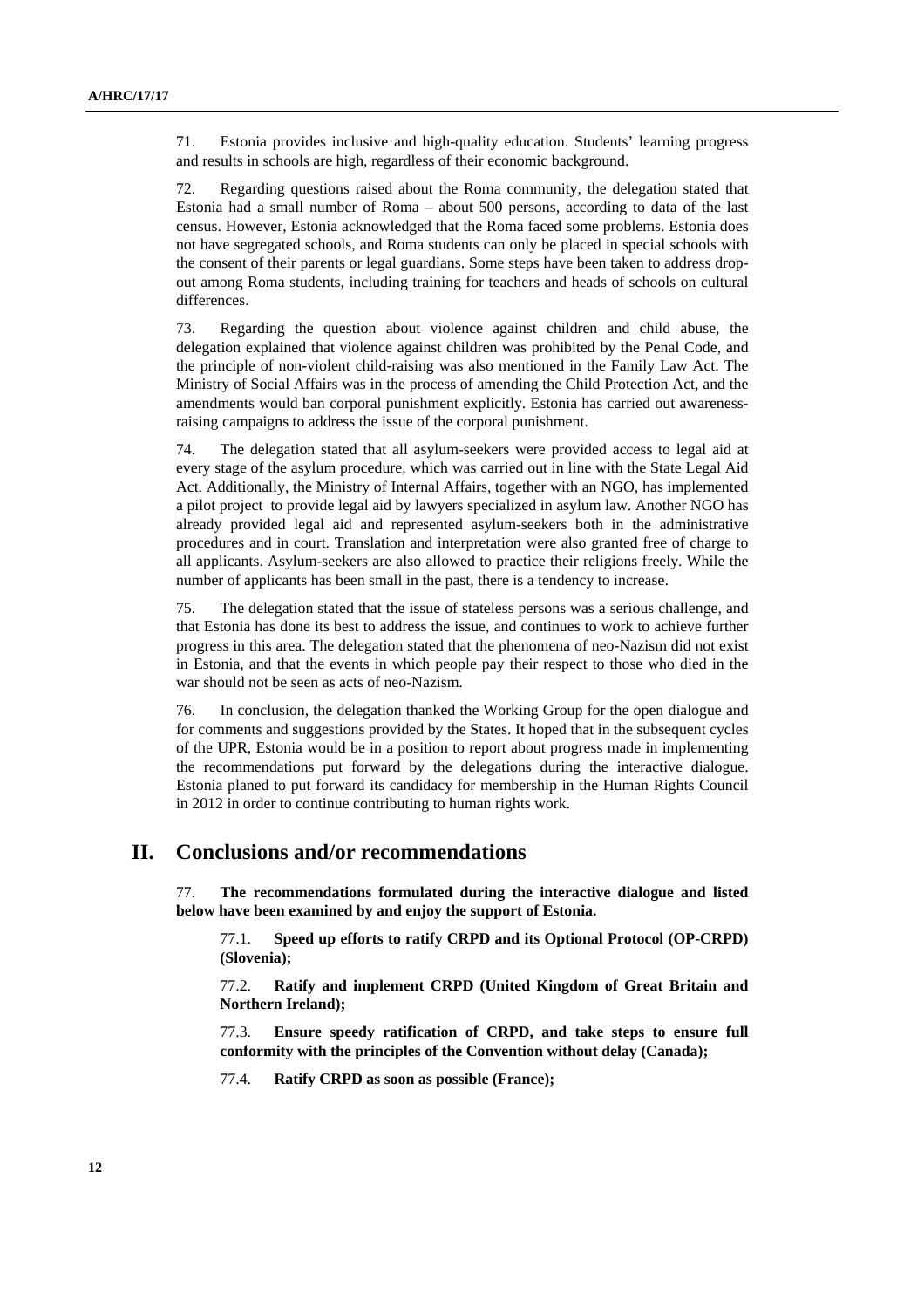77.5. **Ratify CRPD, in accordance with the commitment formulated in paragraph 128 of its national report (Chile);** 

77.6. **Complete the ratification of CRPD and OP-CRC-AC (Ecuador);** 

77.7. **Consider ratifying CRPD (Algeria);** 

77.8. **Consider ratifying OP-CRC-AC and CRPD (Brazil);** 

77.9. **Conclude as soon as possible the ratification of CRPD as well as OP-CRC-AC (Spain);** 

77.10. **Ratify CED, OP-CRC-AC and CRPD (Argentina);** 

77.11. **Sign and ratify CED (Ecuador);** 

77.12. **Amend the Penal Code to ensure full compliance with international norms on prohibition of torture (Islamic Republic of Iran);** 

77.13. **Review and revise the Code of Civil Procedure, as necessary, to ensure that persons with disabilities are not deprived of their right to vote on the basis of disability (Canada);** 

77.14. **Amend the Criminal Code, as announced in the national report, and introduce a separate provision on trafficking of human beings (Germany);** 

77.15. **Establish a national human rights institution in accordance with the Paris Principles (Thailand);** 

77.16. **Consider establishing a national human rights institution in accordance with the Paris Principles (Ghana);** 

77.17. **Set up a national human rights institution in accordance with the Paris Principles (Ecuador);** 

77.18. **Set up an independent national human rights institution that operates in accordance with the Paris Principles (United Kingdom of Great Britain and Northern Ireland);** 

77.19. **Consider options for developing the human rights institutions according to the Paris Principles, as emphasized by the Committee on the Elimination of Racial Discrimination (Bosnia and Herzegovina );** 

77.20. **Take the necessary steps to establish a national human rights institution in accordance with the Paris Principles on the status of national institutions for the promotion and protection of human rights (Czech Republic);** 

77.21. **Accelerate the development of activities of one of the existing institutions responsible for the promotion and protection of human rights in order to better adapt it and convert it into an institution which is in conformity with the Paris Principles (Morocco);** 

77.22. **Explore the possibility of seeking accreditation from the International Coordinating Committee for the relevant institutions, including the Office of the Chancellor of Justice (Malaysia);** 

77.23. **Start consultations with its national human rights institutions to request accreditation from the International Coordinating Committee (Spain);** 

77.24. **Create the institution of ombudsman for children (Finland);**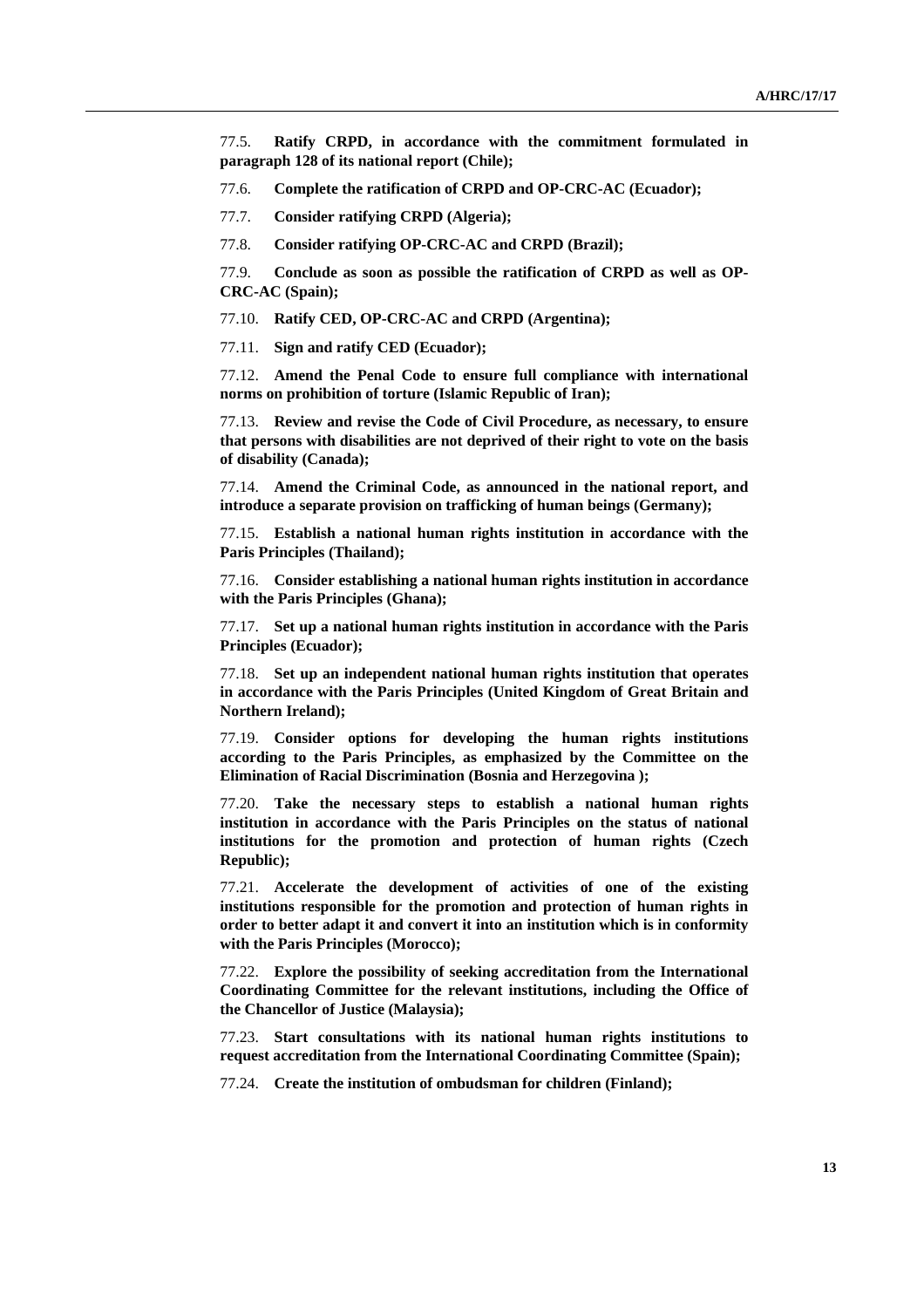77.25. **Intensify efforts to guarantee the good functioning of the Commissioner on Gender Equality by providing sufficient resources (Spain);** 

77.26. **Take effective measures towards ensuring equal and full enjoyment of human rights by all, in accordance with its international obligations (Sweden);** 

77.27. **Continue efforts to protect and promote the rights of the child (Lithuania);** 

77.28. **Strengthen its efforts to raise awareness among its citizens on the provisions contained in the Equal Treatment Act, and to ensure its full implementation as well as that of the Gender Equality Act (Thailand);** 

77.29. **Intensify the measures for gender equality and equal treatment, particularly regarding the rights of women and the integration of national minorities, in accordance with the commitment formulated in paragraph 160 of its national report and the recommendations of the Committee on the Elimination of Racial Discrimination and the Committee on the Elimination of Discrimination against Women (Chile);** 

77.30. **Develop policies to increase gender equality to address the inequalities that persist despite legal guarantees (Australia);** 

77.31. **Develop policies and programmes to provide women with equal opportunities in the labour market, education and political and public representation, and take all necessary measures to guarantee the effective implementation of gender equality legislation, including by providing the Commissioner for Gender Equality and Equal Treatment with adequate resources (Netherlands) ;** 

77.32. **Continue its close cooperation and support for the activities of United Nations Office for the Coordination of Humanitarian Affairs (OCHA), United Nations Disaster Assessment and Coordination (UNDAC) team, and the International Committee of the Red Cross (ICRC), among others (Malaysia);** 

77.33. **Reinforce the measures to fight against the sexist stereotypes affecting women in particular, and stress the promotion of equal opportunity, namely through the full implementation of the laws on gender equality and equal treatment (Morocco);** 

77.34. **Continue efforts to advance gender equality in all spheres, by both implementing existing legislation and developing new legal norms (Lithuania);** 

77.35. **Take further measures to reduce the problem of gender inequality and strengthen the position of women within society (Bosnia and Herzegovina);** 

77.36. **Take all necessary measures to eliminate, combat and punish all forms of discrimination and violence against women (Ecuador);** 

77.37. **Fully implement the laws on gender equality and equal treatment, in accordance with the commitment formulated in paragraph 153 of its national report (Chile);** 

77.38. **Promote equal employment opportunities for women and all of its national minorities (Thailand);** 

77.39. **Continue its efforts to combat violations of women's rights, including through raising public awareness (Azerbaijan);** 

77.40. **Reinforce the fight against all forms of racism and discrimination (Algeria);**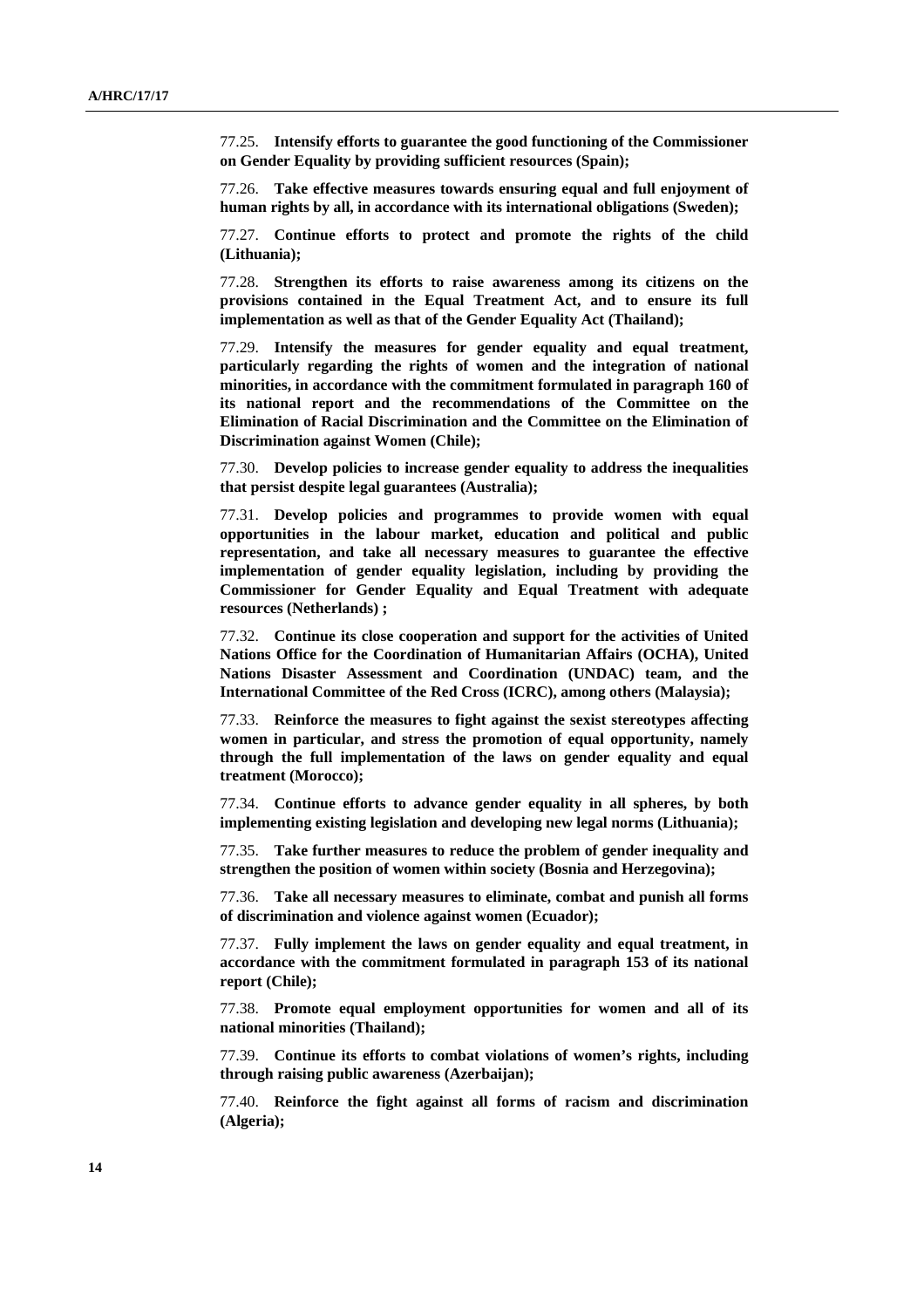77.41. **Continue its efforts to establish programmes and promulgate domestic laws aimed at combating all contemporary forms of racism, racial discrimination, xenophobia, linguistic discrimination and related forms of intolerance (Argentina);** 

77.42. **Consider taking necessary measures to prevent and combat discrimination towards minorities, and positively consider the recommendation of the Committee on the Elimination of Racial Discrimination on the prevention of segregation of Roma children in the field of education (Brazil);** 

77.43. **Take specific measures to eliminate discrimination based on ethnicity in the labour market and education sector (Russian Federation);** 

77.44. **Introduce a prohibition in legislation on the functioning of racist organisations, bring the Criminal Code in line with article 4 of the International Convention on the Elimination of All Forms of Racial Discrimination (ICERD), so as to criminalize incitement to hatred on racial grounds (Russian Federation);** 

77.45. **Take all necessary measures to combat discrimination against homosexuals (Belgium);** 

77.46. **Develop public awareness and education programs that advance tolerance on the grounds of sexual orientation and gender identity (Netherlands);** 

77.47. **Conduct awareness-raising programmes on gender identity and sexual orientation for civil servants, including the security forces and bodies (Spain);** 

77.48. **Review all necessary measures to reduce discrimination and particularly, stress the design of appropriate policies to prevent discrimination against children (Ecuador);** 

77.49. **Bring an end to segregation of Roma children in the field of education (Denmark);** 

77.50. **Consider amending the Penal Code in order to formulate a definition of torture in conformity with article 1 of the Convention against Torture (CAT) (Czech Republic);** 

77.51. **Adopt the definition of torture used in article 1 of CAT (Hungary);** 

77.52. **Take effective measures to safeguard the rights of prisoners and improve the living conditions for detainees (Sweden);** 

77.53. **Improve conditions in prisons and detention centres (United States of America);** 

77.54. **Improve overall conditions of detention and ensure that all detainees are afforded, in practice, access to a lawyer and an independent medical examination, and are informed about their rights at the moment they are deprived of their liberty (Czech Republic);** 

77.55. **Improve prisoners' access to essential services, including health care and rehabilitation (Australia);** 

77.56. **Ensure that prisoners with disabilities have access to health care and rehabilitation on the basis of informed consent (Slovenia);** 

77.57. **Strengthen measures to contain the spread of infectious diseases in prisons and consider re-establishing substitution programs for intravenous**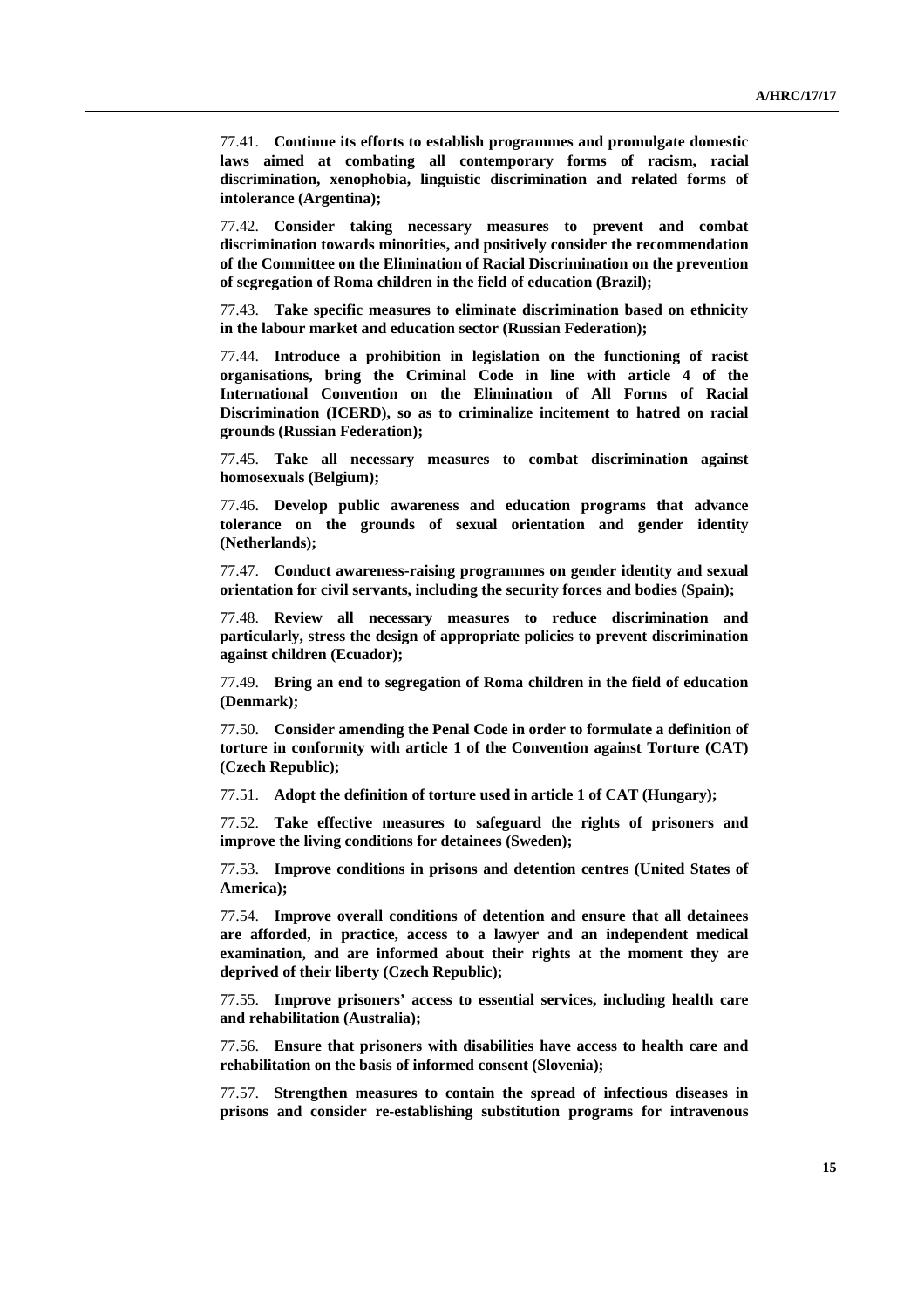**drug users, as recommended by the Council of Europe Commissioner for Human Rights (Austria);** 

77.58. **Adopt the necessary legislation, and prohibit any kind of violence against children, including corporal punishment (Finland);** 

77.59. **Intensify its efforts in terms of prevention, sanction and eradication of all forms of violence against women (Argentina);** 

77.60. **Adopt specific legislation to combat domestic violence, provide protection for its victims, and swiftly prosecute perpetrators of such violence (Islamic Republic of Iran);** 

77.61. **Consider elaborating a comprehensive national plan to prevent and combat violence against women, and consider the necessary legislative updates (Brazil);** 

77.62. **Accelerate efforts aimed at fully implementing the Development Plan for the Reduction of Violence 2010-2014, with a view to, among others, addressing violence against women (Malaysia);** 

77.63. **Build on current efforts to address domestic and sexual violence by promoting training and public-awareness programmes, supporting the establishment of shelters for victims, and ensuring full implementation of judicial mechanisms that allow adequate investigations and punishment of perpetrators (Canada);** 

77.64. **Take additional measures to prevent, combat and appropriately sanction trafficking in human beings (Republic of Moldova);** 

77.65. **Reinforce protection against trafficking in persons by adopting specific legislative measures to prevent, combat and punish human trafficking (Canada);** 

77.66. **Adopt effective legal measures to combat human trafficking, and swiftly prosecute perpetrators of such crimes (Islamic Republic of Iran);** 

77.67. **Enact specific legislation regarding trafficking in persons (United States of America);** 

77.68. **Criminalize human trafficking (Hungary);** 

77.69. **Adopt effective measures to prevent, combat and punish human trafficking (Hungary);** 

77.70. **Reinforce legislation and adopt effective measures to prevent, combat and punish human trafficking (Poland);** 

77.71. **Cooperate further with the task force against trafficking in human beings of the Council of the Baltic Sea States (Norway);** 

77.72. **Further increase its efforts to combat human trafficking (Azerbaijan);** 

77.73. **Ensure that persons with intellectual and psycho-social disabilities are informed about criminal proceedings and charges against them, and enjoy the right to a fair hearing, and to adequate and effective legal assistance (Slovenia);** 

77.74. **Investigate promptly, thoroughly and impartially all acts of brutality and excessive use of force by law enforcement personnel (Czech Republic);**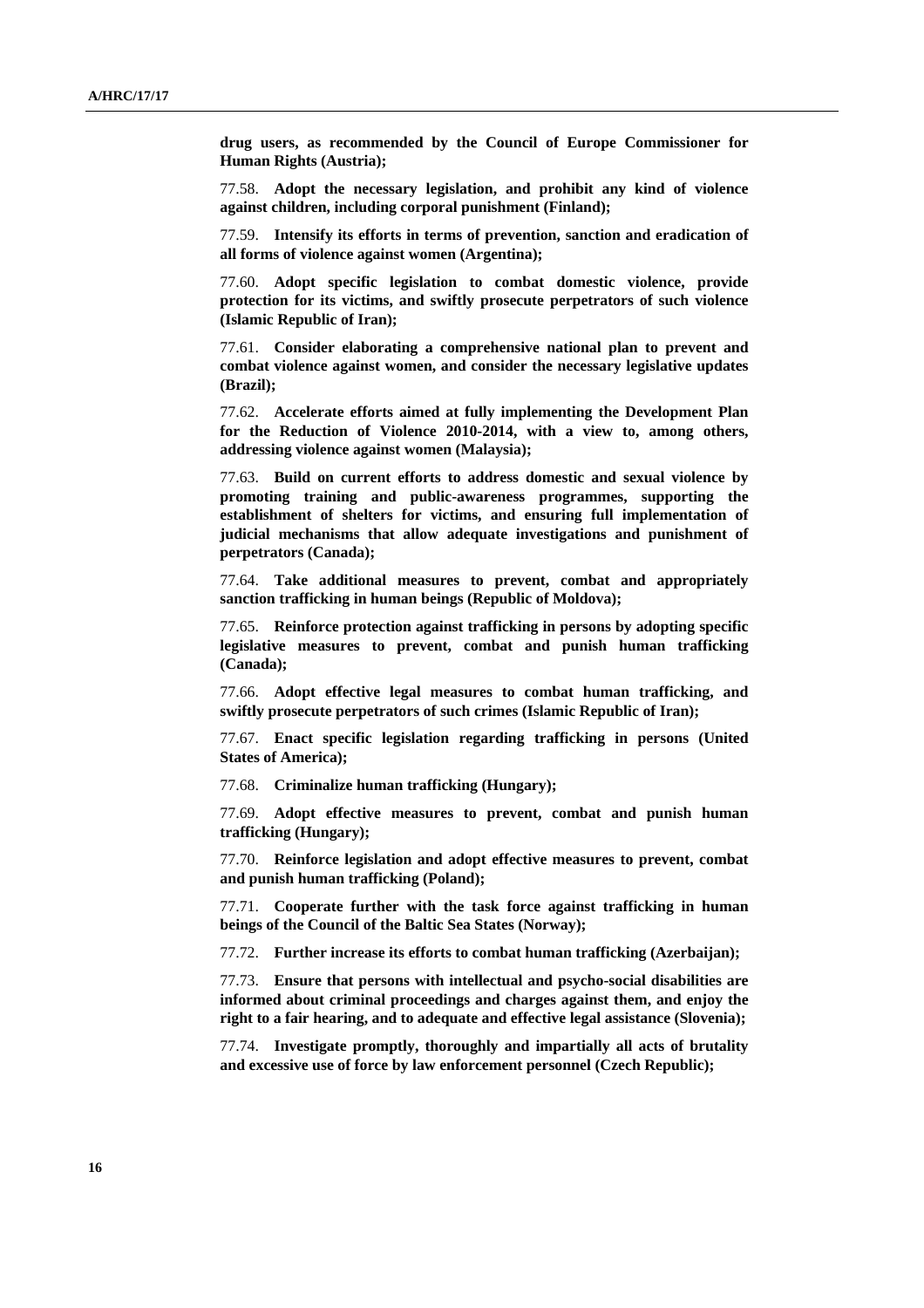77.75. **Conduct appropriate and impartial investigations of excessive use of force by security forces, prosecute and punish officers responsible, and provide proper compensation to victims and their families (Ecuador);** 

77.76. **Investigate acts of brutality by law enforcement personnel (Islamic Republic of Iran);** 

77.77. **Ensure that the right of conscientious objection to military service is upheld, and clarify the grounds for acceptance or rejection of such claims (Slovakia);** 

77.78. **Take additional measures to more actively promote the full and equal participation of women in bodies where members are elected or nominated (Republic of Moldova);** 

77.79. **Continue to adopt measures to effectively reduce the drop-out rate of students so as to ensure comprehensive realization of the right to education (China);** 

77.80. **Take new measures to continue to reinforce human rights education and training (Republic of Moldova);** 

77.81. **Continue the implementation of bilingual education with adequate resources (Latvia);** 

77.82. **Take all necessary measures to continue the effective implementation of the Integration Strategy and increase involvement of representatives of minority groups and civil society throughout this process (Netherlands);** 

77.83. **Continue Estonia's successful integration policy by, inter alia, implementing the State Integration Programme for 2008-2013 and continue efforts to improve the knowledge of the State language among the non-Estonian population (Latvia);** 

77.84. **Continue to implement appropriate, efficient policies to facilitate the integration of all its ethnic communities (Slovakia);** 

77.85. **Resolve the problem of persons without citizenship, and prevent such cases from arising in the future (Ecuador);** 

77.86. **Take effective steps to ensure greater participation of minorities in public life, and review available remedies for victims of racial discrimination and incitement to hatred, in particular against Roma communities (Austria);** 

77.87. **Pay special attention to the rights of Roma children to education, and implement the relevant policy instruments to ensure their enjoyment of the rights as enshrined in the Estonian Constitution (Finland);** 

77.88. **Continue its efforts to improve the reception conditions of asylumseekers, including the provision of free legal aid, in particular to those who apply for asylum at the border, and those in detention (Slovakia);** 

78. **Estonia considers that the recommendations in paragraphs 77.13, 77.43, 77.54, 77.57, 77.60, 77.74, 77.75 and 77.88 above have already been implemented, and the recommendation in paragraph 77. 24 is in the process of implementation.** 

79. **The following recommendations will be examined by Estonia, which will provide responses in due course, but no later than the seventeenth session of the Human Rights Council in June 2011.**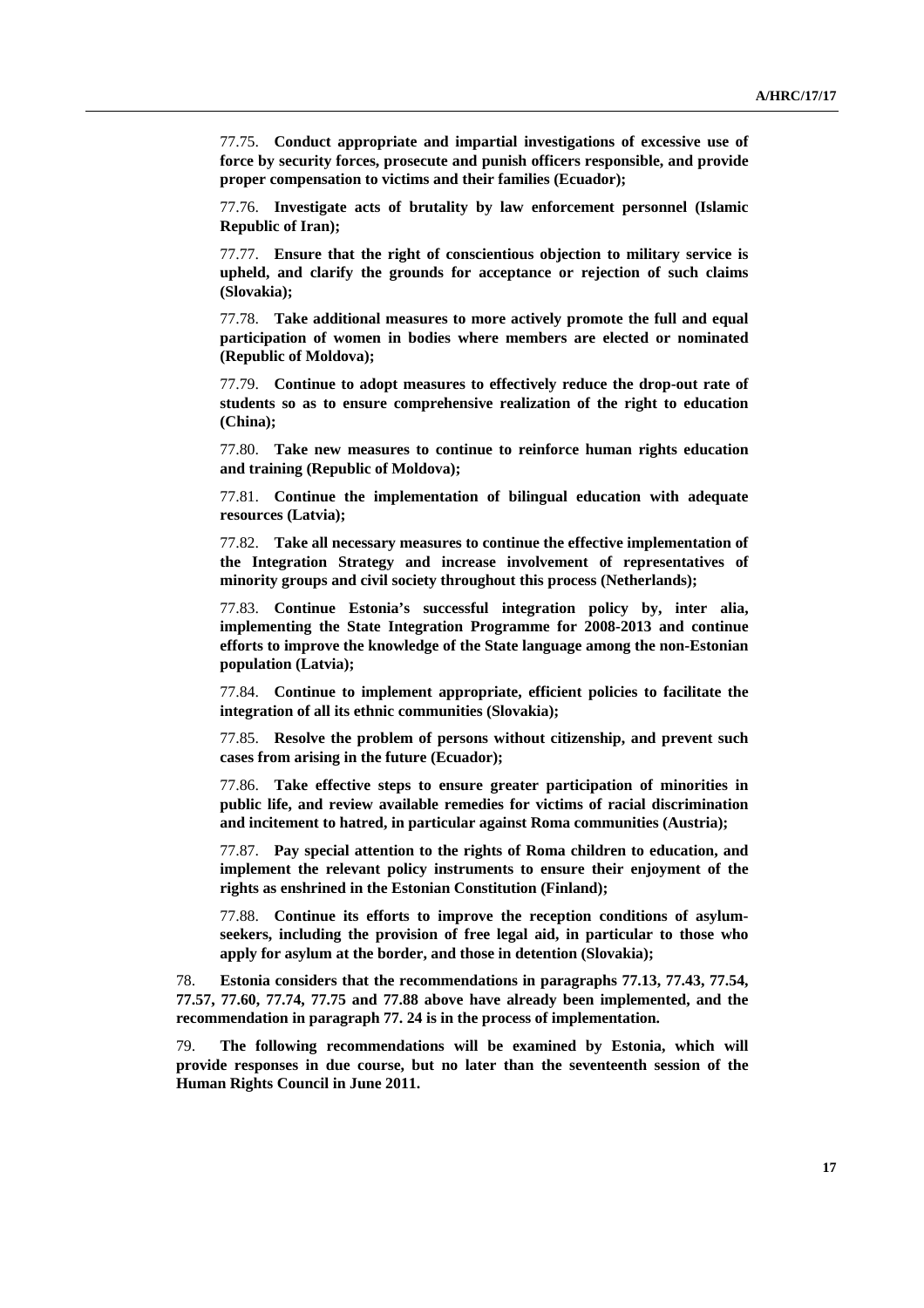79.1. **Sign and ratify CED as soon as possible, and fully recognize the competence of the Committee on Enforced Disappearances (France);** 

79.2. **Consider ratifying OP-CEDAW (Brazil);** 

79.3. **Sign and ratify the Optional Protocol to the International Covenant on Economic, Social and Cultural Rights (OP-ICESCR), OP-CEDAW, OP-CRPD, and CED (Spain);** 

79.4. **Ratify OP-CEDAW (Argentina);** 

79.5. **Sign and ratify OP-ICESCR, and OP-CEDAW (Ecuador);** 

79.6. **Recognize the competence of the Committee against Torture as provided for in articles 21 and 22 of CAT (France);** 

79.7. **Establish a human rights institution accredited by the International Coordinating Committee (Algeria);** 

79.8. **Establish a national human rights institution accredited by the International Coordinating Committee (Denmark);** 

79.9. **Make efforts to obtain accreditation for a national human rights institution that complies with the Paris Principles from the International Coordinating Committee (Poland);** 

79.10. **Expedite action to establish the Gender Equality Council (Ghana);** 

79.11. **Increase the resources allocated to the Commissioner for Gender Equality and Equal Treatment as a matter of priority (Norway);** 

79.12. **Speed up the process to adopt the Development Plan for Children and Families 2011-2020 (Azerbaijan);** 

79.13. **Develop comprehensive policy instruments based on the Yogyakarta Principles to combat discrimination against sexual minorities (Finland);** 

79.14. **Pay special attention to acts of violence against homosexuals (Belgium);** 

79.15. **Adopt a National Plan of Action as well as a specific Law to combat the sale of children, child prostitution and child pornography (Islamic Republic of Iran);** 

79.16. **Amend legislation to change the minimum age for marriage from 15 to 18 years (Bosnia and Herzegovina);** 

80. **The recommendations below did not enjoy the support of Estonia.** 

80.1. **Consider ratifying the ICRMW (Morocco) (Turkey);** 

80.2. **Consider acceding to ICRMW (Azerbaijan);** 

80.3. **Consider ratifying ICRMW in accordance with recommendation no. 1737 of 17 March 2006 of the Parliamentary Assembly of the Council of Europe, of which Estonia is a member (Algeria);** 

80.4. **Accede to the 1954 Convention relating to the Status of Stateless Persons and to the 1961 Convention on the Reduction of Statelessness (Bosnia and Herzegovina);** 

- 80.5. **Ratify ICRMW (Argentina);**
- 80.6. **Sign and ratify ICRMW (Ecuador);**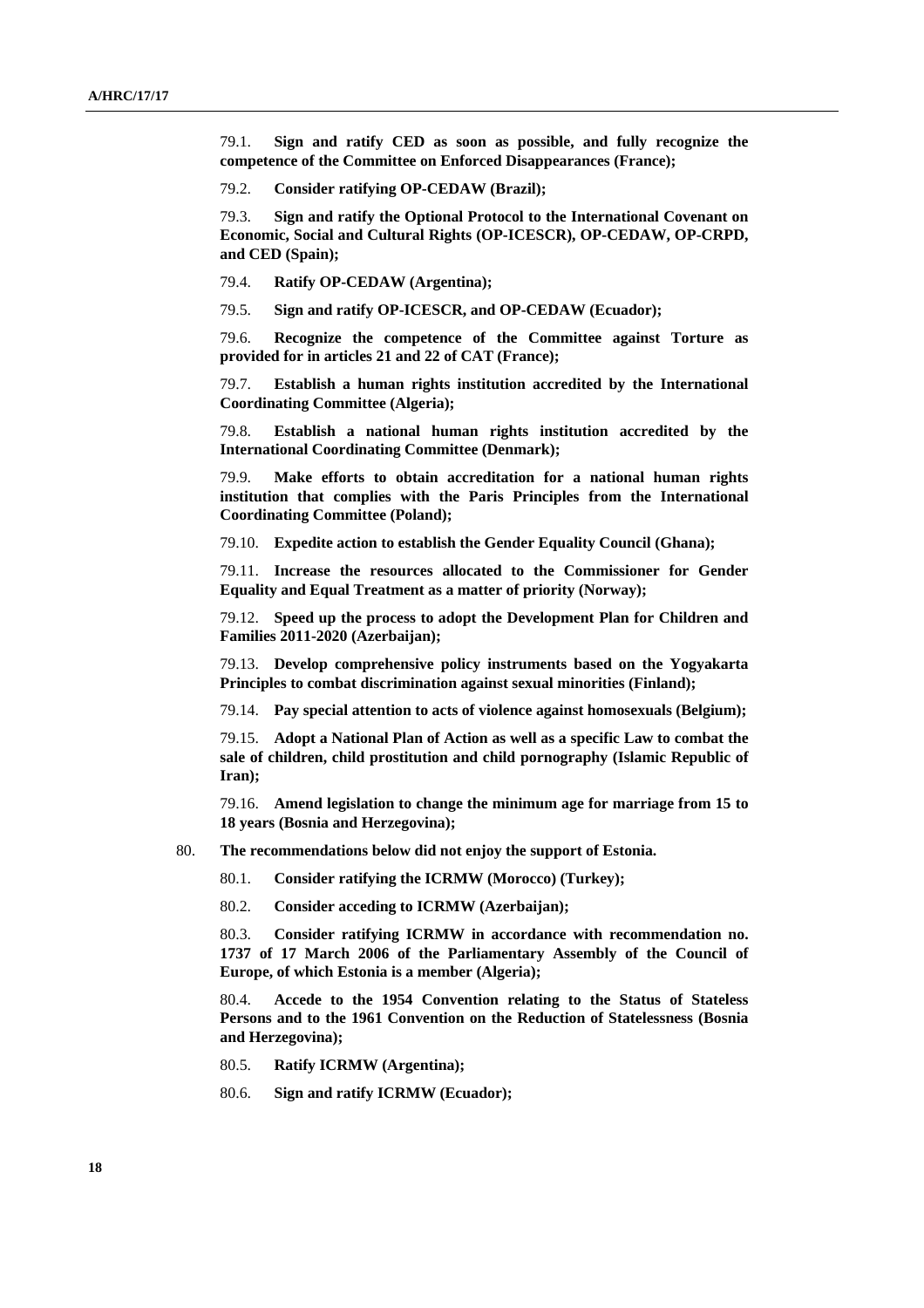80.7. **Create an Ombudsman for the issues of national minorities (Russian Federation);** 

80.8. **Establish a separate and independent institution for safeguarding children rights (Norway);** 

80.9. **Set up an action plan to combat discrimination, in particular on the grounds of language (Sweden);** 

80.10. **Strengthen the Equal Treatment Act to address discrimination based on language and advocate for gender equality, particularly in the labour market (Australia);** 

80.11. **Accord the same rights and responsibilities to same-sex partners as those accorded to partners of the opposite sex (Netherlands);** 

80.12. **Engage actively in the fight against domestic violence, amend its legislation and adopt relevant measures to tackle the problem of domestic violence (Czech Republic);** 

80.13. **Consider the adoption of legislative measures to criminalize specifically gender violence (Spain);** 

80.14. **Establish a specific legal act for the crime of human trafficking (Norway);** 

80.15. **Give legal recognition to same-sex relationships (United Kingdom of Great Britain and Northern Ireland);** 

80.16. **Recognize same-sex marriages (Norway);** 

80.17. **Grant citizenship to all those who live on a permanent basis in the territory of Estonia and wish to become a citizen, grant, as a mater of urgency, the right to citizenship to all children born in Estonia of so-called non-citizens, without exception, lift the prohibition on access of membership in political parties to so-called non-citizens who have permanent residency in the country and are citizens of countries which are not members of the European Union, as well as provide non-citizens the passive right to vote in municipal elections (Russian Federation);** 

80.18. **Adopt a law on the rights and the status of national minorities, sign the European Charter for Regional or Minority Languages, as well as ratify Protocol no. 12 of the European Convention for the Protection of Human Rights and Fundamental Freedoms (Russian Federation );** 

80.19. **Ensure the right of national minorities living in territories of compact residences to receive services from the State and municipality in their mother tongue, accede to the UNESCO Convention against Discrimination in Education, reconsider the decision on the closure of gymnasiums that have less than 120 pupils (Russian Federation);** 

80.20. **Ensure that adequate status is accorded to minority languages (Austria);** 

81. **All conclusions and/or recommendations contained in the present report reflect the position of the submitting State(s) and/or the State under review. They should not be construed as having been endorsed by the Working Group as a whole.**